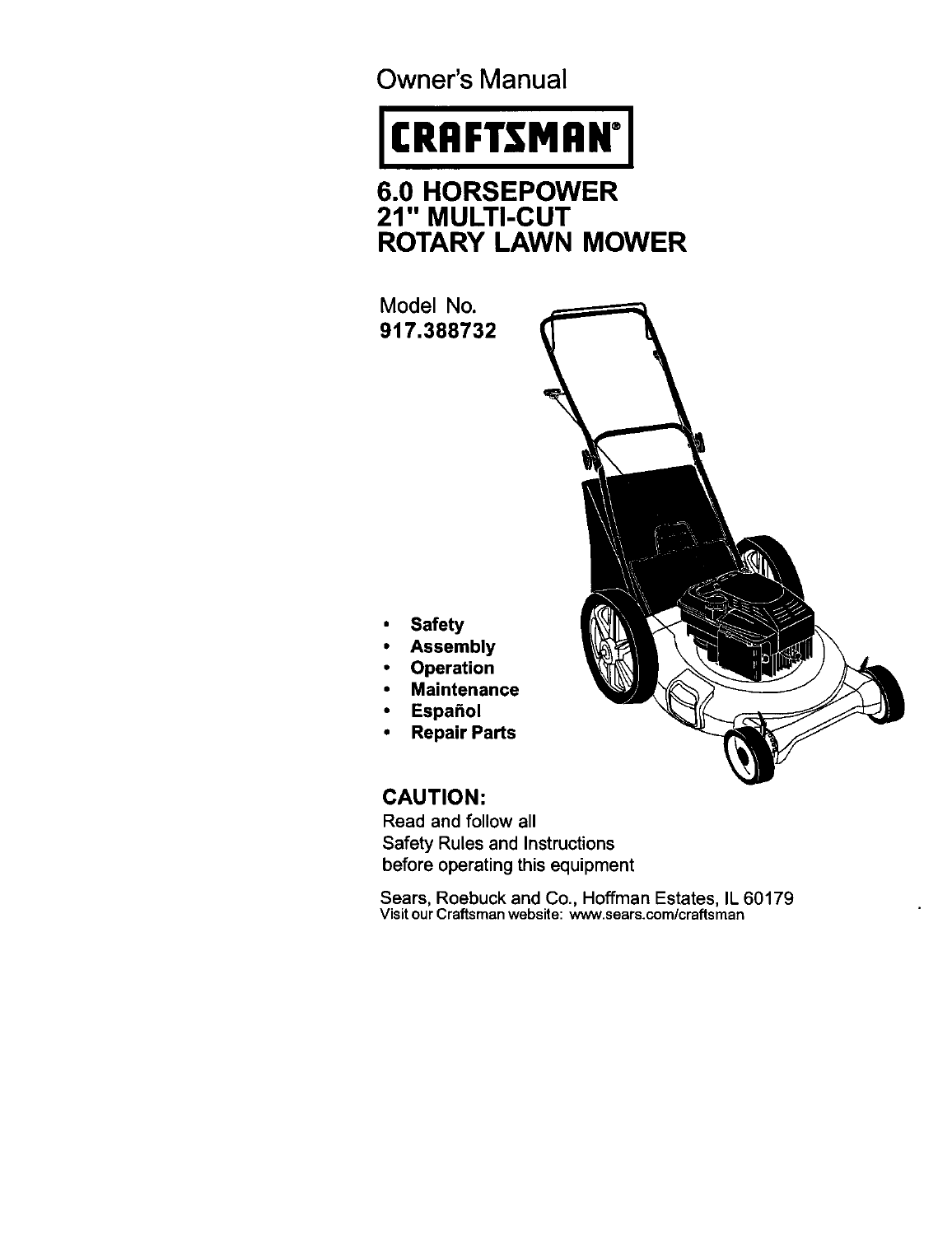## **TABLE OF CONTENTS**

### WARRANTY

#### **LIMITED TWO YEAR** WARRANTY ON CRAFTSMAN **POWER** MOWER

**For two years from date of purchase, when this Craftsman Lawn Mower is maintained, lubricated, and tuned up according to the operating and maintenance instructions in** the **owner's manual, Sears will repair free of charge any defect in malarial or workmanship.**

**If this Craftsman Lawn Mower is used for commercial or rental purposes, this warranty** applies for only 90 days from the date of purchase.

**This Warranty does not cover:**

- **• Expendable items which** become **worn during normal use, such as rotary mower blades, blade adapters, belts, air cleaners and spark plug.**
- **• Repairs necessary because of operator abuse or negligence, including bent crankshafts** and the **failure to maintain the equipment according to the instructions contained in the owner's manual.**

**Warranty service is available by returning**the **Craftsman power mower to the nearest Sears Service Center/Department in the United States. This warranty applies only while** this **productis in use in the United States.**

**This Warranty gives you specific legal dghts, and you may also have other rightswhich vary** from **state to state.**

**Sears, Roebuck and Co., D/817 WA, Hoffman Estates, Illinois 60179**

## **SAFETY RULES**

**IMPORTANT: This cutting machine is capable of amputating hands and** feet **and throwing objects. Failure to observe the** following **safety instructionscould resultin** serious injury or death.

#### **I. GENERAL OPERATION**

- **Read, understand, and** follow **all instructionson the machine and in the manual(s) before starting. Be** thor**oughly familiar with the controls and** the **proper use of** the **machine before starting.**
- **• Do not put hands or feet near or under rotating parts. Keep clear** of **the discharge opening** at **all times,**
- **• Only allow responsible individuals, who are familiar with the instructions,to operate the machine.**
- **Clear the area of obiects such as rocks, toys,** wire, **bones, sticks, etc., which could** be **picked up and thrown by the blade.**
- **Be sure the area is clear of other people before mowing. Stop machine if anyone enters the area.**
- **Do not operate** the **mower** when **barefoot or wearing open sandals. Always wear substantialfoot wear.**
- **Do not pull** mower **backwards unless absolutely necessary. Always look down and** behind **before** and **while moving backwards.**
- **Do not operate the mower without proper guards, plates, grass catcher or other safety protectivedevices in place.**
- **See** manufacturer's **instructionsfor proper operation and installationof accesseries. Only use accessories approved by the** manufacturer.

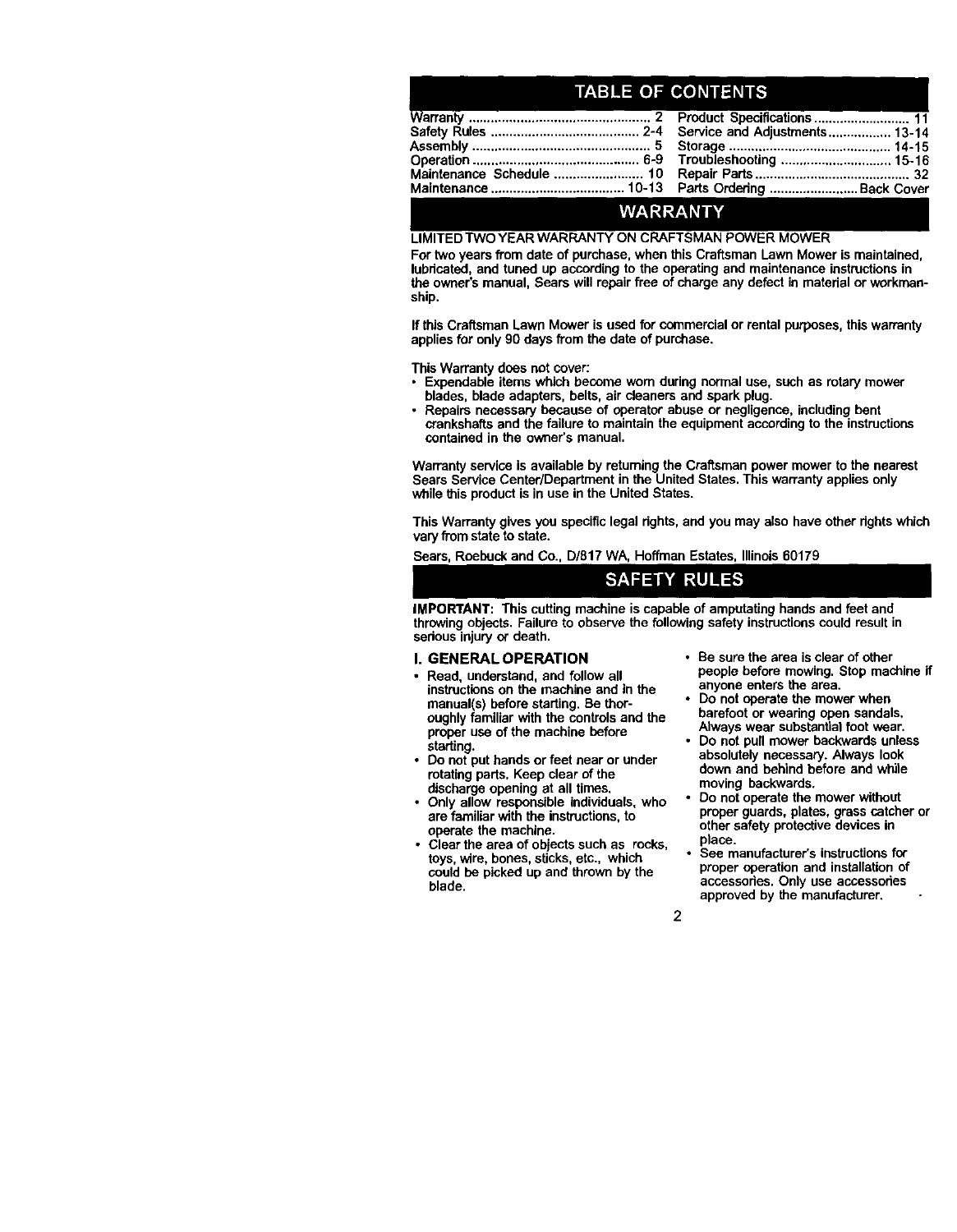- **• Stop the blade(s) when crossing gravel ddves, walks, or roads.**
- **• Stop the engine (motor) whenever you leave the equipment, before cleaning the mower or uncloggingthe chute.**
- **• Shut the engine (motor) off and wait untilthe blade comes to complete stop before removing grass catcher.**
- **Mow only in daylight or good artificial light.**
- **• Do not operate** the **machine while under the influence of alcohol or drugs.**
- **• Never operate machine in wet grass. Always be sure of your** footing: **keep a firm hold on the handle and walk; never** run.
- **Disengage the self-propelled** mecha**nism or drive clutch on mowers so equipped** before **starting the engine (motor).**
- **If the equipment should start to** vibrate **abnormally, stop the engine (motor) and** check **immediately** for **the cause. Vibration is generally a warning of trouble.**
- **Always wear safety goggles or safety glasses with side shields** when **operating mower.**

#### **I1.SLOPE OPERATION**

**Slopes are a major factor related to slip and** fall **accidents which** can **result in severe injury.All slopes require extra caution. If you** feel **uneasy on a slope, do not** mow **it.**

**DO:**

- **• Mow across the** face **of slopes: never up** and **down. Exercise extreme** caution **when changing directionon slopes.**
- **Remove obstacles such as rocks, tree limbs, etc,**
- **Watch for holes,** ruts, **or bumps. Tall grass** can **hide obstacles.**

#### **DO** NOT:

- $P$  **Do** not trim near drop-offs, ditches or **embankments. The** operator **could lose** footing **or balance.**
- **Do not trim excessively steep slopes.**
- **Do not mow on wet grass. Reduced footing could cause slipping.**

#### **III. CHILDREN**

**Tragic accidents** can **occur if the operator is not alert to the presence of children. Children are often attracted to the machine and the mowing activity. Never assume that children will remain where you last saw them.**

- **Keep children out of the trimmingarea and under the watchful** care **of another responsible adult.**
- **Be alert and turn** machine **off if children enter the area.**
- **Before and while walking backwards, look behind and down** for **small children.**
- **Never allow children to operate the machine.**
- **Use extra** care when **approaching blind comers,** shrubs, **trees, or other objects that may obscure vision.**

#### **IV. SERVICE**

- **Use extra** care **in handling gasoline and other** fuels. **They are** flammable **and vapors are explosive.**
	- **-Use only an approved container. - Never remove gas** cap **or add** fuel
	- **with the engine running. Allow engine to cool before refueling. Do not smoke.**
	- **- Never refuel the machine indoors. - Never store the machine or** fuel **container inside where there is an**
- **open** flame, **such as a water heater.** • **Never** run **a machine inside a dosed area.**
- **Never make adjustments or repairs with the engine (motor) running. Disconnect the spark plugwire, and keep the wire away** from **the plug to prevent accidental starting.**
- **Keep nuts and bolts, especially blade attachment bolts, tight** and **keep equipment in good** condition.
- **Never tamper with safety devices. Check their proper operation regulady.**
- **Keep machine free of grass, leaves, or other** debris **build-up. Clean oil or** fuel **spillage. Allow machine to cool** before storing.
- **Stop and inspect the equipment ifyou**  $strike$  an object. Repair, if necessary, before **restarting.**
- **Never attempt to make wheel height adjustments** while **the engine (motor) is running.**
- **Grass** catcher components **are subject to wear, damage, and deterioration, which could expose moving parts or allow objects to be thrown. Frequently check** components **and replace with manufacturer's recommended parts, when necessary.**
- **Mower blades are sharp and** can **cut. Wrap** the **blade(s) or wear gloves, and use extra caution when servicing**them.
- **Do not** change **the engine governor**
- **3 setting or overspeed the engine.**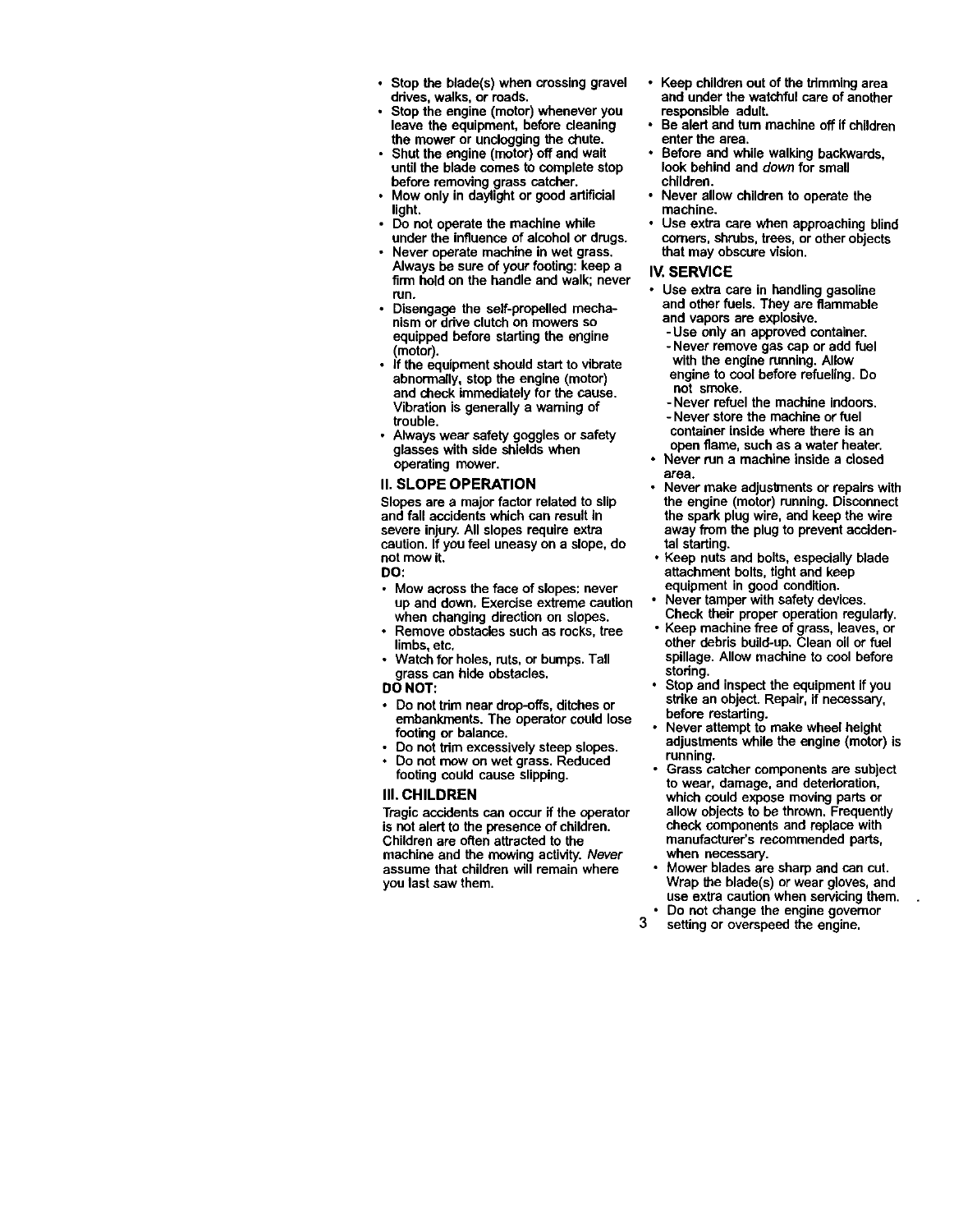&Lookfor **this symbol to point** out **importantsafety precautions. It means CAUTIONI!! BECOMEALERT!\_! YOUR SAFETY IS iNVOLVED.**

A **WARNING: In order to prevent accidental starting when setting up, transpor'dng,adjusting or making repairs, always disconnect spark plug wire and place wire where it cannot contact spark plug.**

**,&WARNING'. Engine exhaust, some of its constituents, and certain vehicle components contain or emit chemicals known to the State of California to cause** cancer **and birth defects or other reproductive harm.**

,&WARNING: **Battery posts, terminals and related accessories contain lead and lead** oumpounds, **chemicals known to the State of California to cause** cancer **and birth defects or other repmducf\_veharm. Wash hands after handling.**

,&CAUTION: **Muffler and other engine**  $\overline{p}$  parts become extremely hot during **operation and remain hot after engine has stopped, To avoid severe burns on contact, stay away** from **these areas.**



## **ACCESSORIES**

**These accessorieswere available**when this **lawnrnowerwas produced. They are not shipped wRhyour mower, They are alsoavailableat mostSears retailoutletsand service** centers. Most Sears stores can also order repair parts for you, when you provide the model  $n$  **number** of your lawn mower. Some of these accessories may not apply to your lawn mower.

#### **LAWN MOWER PERFORMANCE**

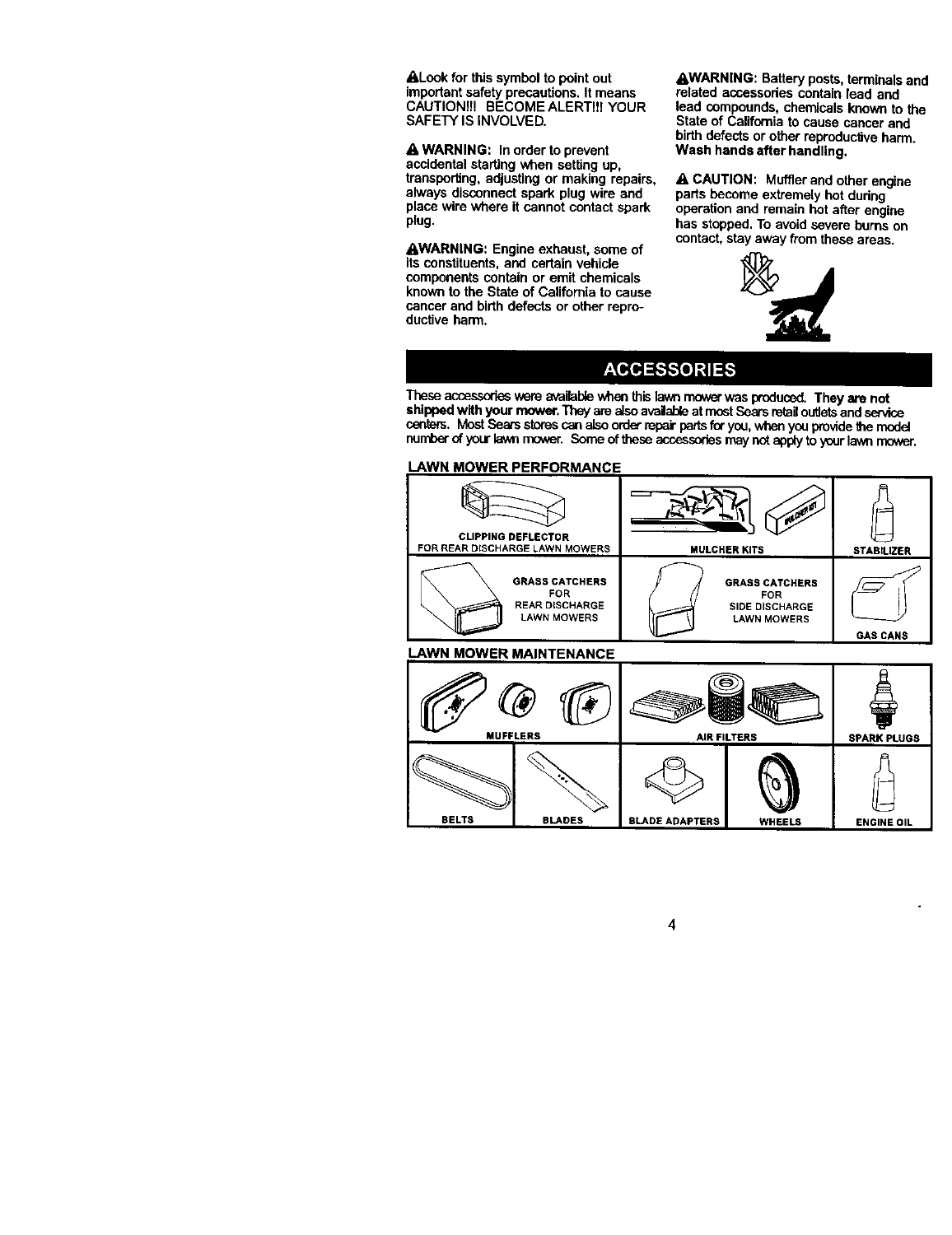## **ASSEMBLY**

**Read these instructions and this manual in its entiretybefore you attempt to assemble or operate your new lawn mower.**

**IMPORTANT: This lawn mower is shipped WITHOUT OIL OR GASOLINE in the engine.**

**Your now lawn mower has been as- Operator sembled at the factory with the exception conk-olbar of** those **parts left unassembled** for **shipping purposes. All parts such as nuts, washers, bolts, etc., necessary to corn- Lift plete the assembly have been placed in the parts bag. To ensure safe and proper operation of your lawn ntower, all parts and hardware you assemble must be tightened securely. Use the correct tools as necessary to ensure proper tightness.**

#### **TO REMOVE LAWN MOWER FROM CARTON**

- **1. Remove loose parts included with mower.**
- **2. Cut down two end comers of carton and lay end panel down fiat.**
- **3. Remove all packing** materials **except padding** between **upper and lower handle and padding holding operator presence control bar to upper handle.**
- **4. Roll lawn mower out of carton and 3-Position check** carton thorougly for additional **handle**<br>loose parts **loose parts.**

#### **HOWTO SET UPYOUR** LAWN **MOWER**

## **TO UNFOLD HANDLE**

**IMPORTANT: Unfold handle carefully so as not to pinch or damage control cables.**

- **1. Raise lower handle section to operating position and squeeze the bottom ends of lower handle towards each other until the pin in handle can** be **inserted into one of** the **three height adjustment holes.**
- **2. Remove protective padding, raise upper handle section into place on lower handle and tighten both handle knobs.**

3. Remove any packing material from **around control bar.**

**Your handles may be adjusted for your mowing comfort. Refer to Service and Adjustments section of this manual.**





#### **TO** INSTALL **ATTACHMENTS**

**Your lawn mower was shipped ready to be** used as a mulcher. To convert to bagging or discharging, see "TO CON-**VERT MOWER" in the Operation section of this manual.**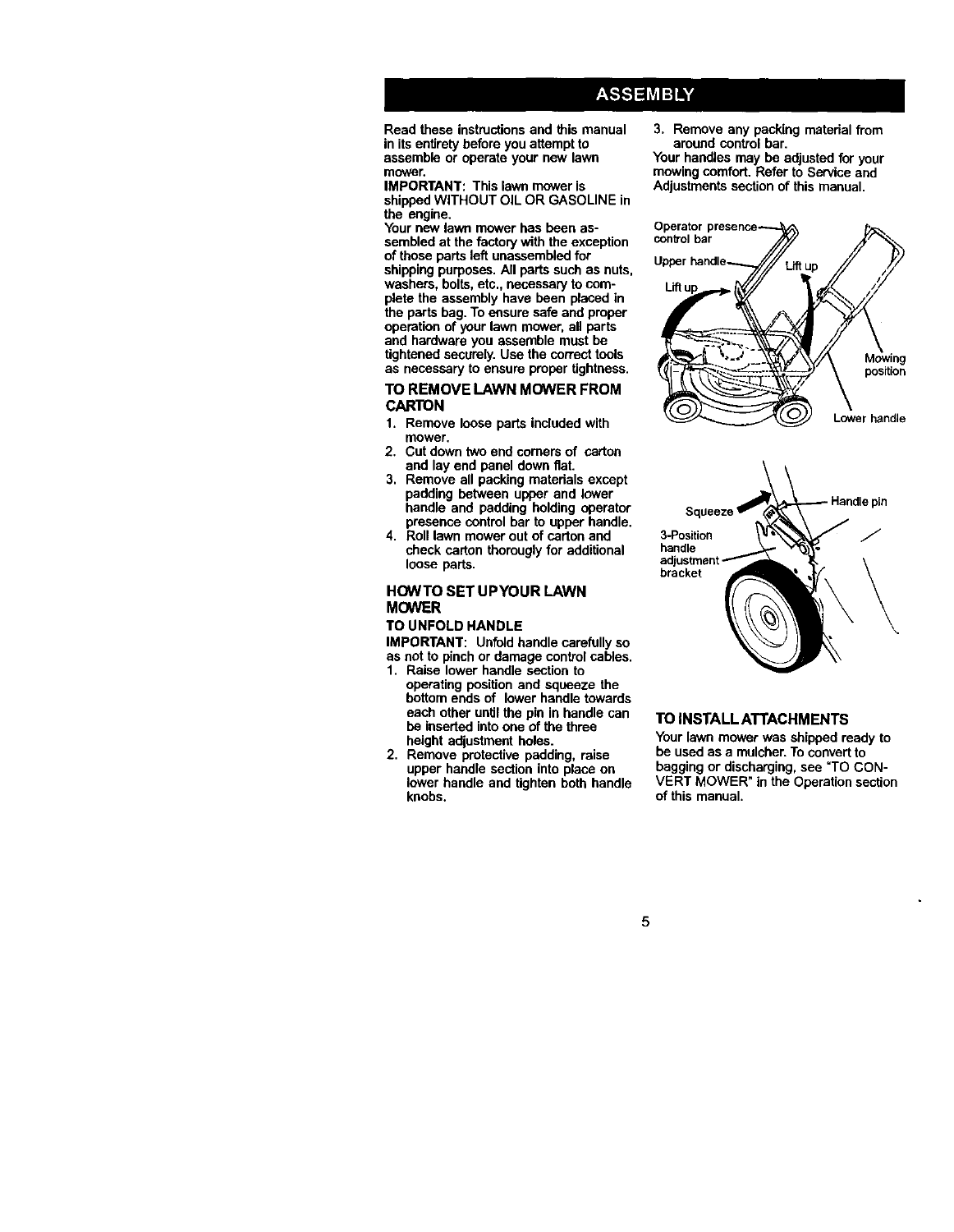## **OPERATION**

## **KNOW YOUR LAWN MOWER**

READ THIS OWNER'S MANUAL AND SAFETY RULES BEFORE OPERATING YOUR LAWN MOWER. Compare the illustrations with your lawn mower to familiarize yoursel<br>with the location of various controls and adjustments. Save this manual for future **reference.**



#### **MEETS CPSC** SAFETY **REQUIREMENTS**

**Sears rotary walk-behind power lawn mowers conform to the safety standards of the** American National Standards Institute and the U.S. Consumer Product Safety Commis**sion, The blade turns when the engine is running.**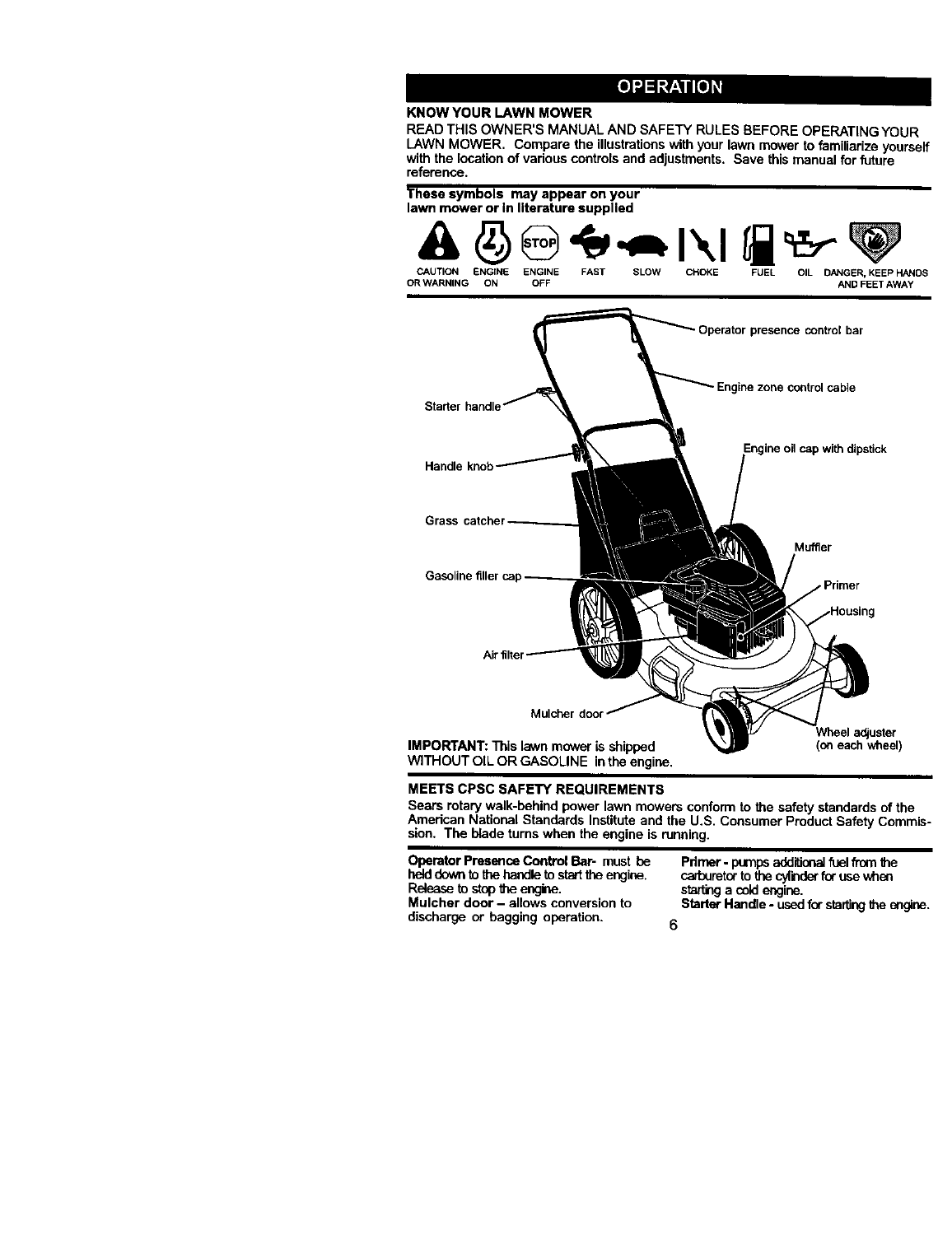

The operation of any lawn surry quesses mower can result in foreign objects thrown into

in severe eye damage. Always wear safety glasses or eve shields while operating your lawn mower or performing any adjustments or repairs. **We recommend a wide vision safety mask over spectacles** or **standard safety** glasses.

#### **HOWTO USEYOUR LAWN MOWER ENGINE SPEED CONTROL**

**The engine speed was set at** the factory **for optimum performance. Speed** is **not ENGINE ZONE CONTROL**

• **I,CAUTION: Federal regulations require an engine** control **to** be **installed on** this lawn mower in order to minimize the risk of blade contact injury. **Do** not under any circumstances attempt to defeat the **function of** the **operator control. The blade rums when the engine** Is **running.**

• **Your lawn mower is equipped with an operator presence** control **bar which requires** the **operator** to **be positioned behind the lawn mower handle to start and operate the lawn mower.**

#### **TO ADJUST CUTTING HEIGHT**

**Raise wheels for low cut** and **lower wheels for high cut, adjust cutting height operation. to suityour requirements. Medium** position **is best** for **most lawns.**

**To change cutting height, squeeze closed. adjuster lever toward wheel. Move wheel up or down to suit your requirements.** Be **sure all wheels are in the same setting.**

NOTE: Adjuster is propedy positioned when plate tab inserts into hole in lever. Also, 9-pesition adjusters (if so **equipped)** allow **lever to be positioned between** the plate tabs.

Lower Wheels for High Cut



**Raise Wheels for Low Cut** 

### **TO CONVERT MOWER**

Your **lawn mower was shipped ready to be used as a mulcher. To** convert **to bagging or discharging:**

## **REAR BAGGING**

- **• Lift rear door** of **the** lawn **mower and place the** grass catcher **frame hooks onto the door pivot pins.**
- **To convert to mulching or discharging operation, remove grass catcher and close rear door.**



#### **SIDE DISCHARGING**

- **• Rear door must be closed.**
- **Open mulcher door and installdis-**
- **charge deflector under guard as shown**
- **Mower is now ready for discharging** operation.
- **To convert to mulching or bagging operation, discharge deflector must be removed and** melcher **door must be SIMPLE STEPS TO REMEMBERWHEN**

## **CONVERTING YOUR LAWN MOWER**

- FORMULCHING-
- **1.** Rear **door** closed.
- **2.** Mulcher **door closed.**
- **FOR** REAR BAGGING -
- 1. **Grass** catcher installed.
- **2. Mutcher door closed.**

FOR **SIDE DISCHARGING -**

Plate Tab 1. Rear door closed.

2. **Side discharge deflector installed.** \_,CAUTION: **Do not run** your **lawn mower without rear door closed or approved grass** catcher **in place. Never attempt to operate the lawn mower with the rear door** removed **or prepped** open.

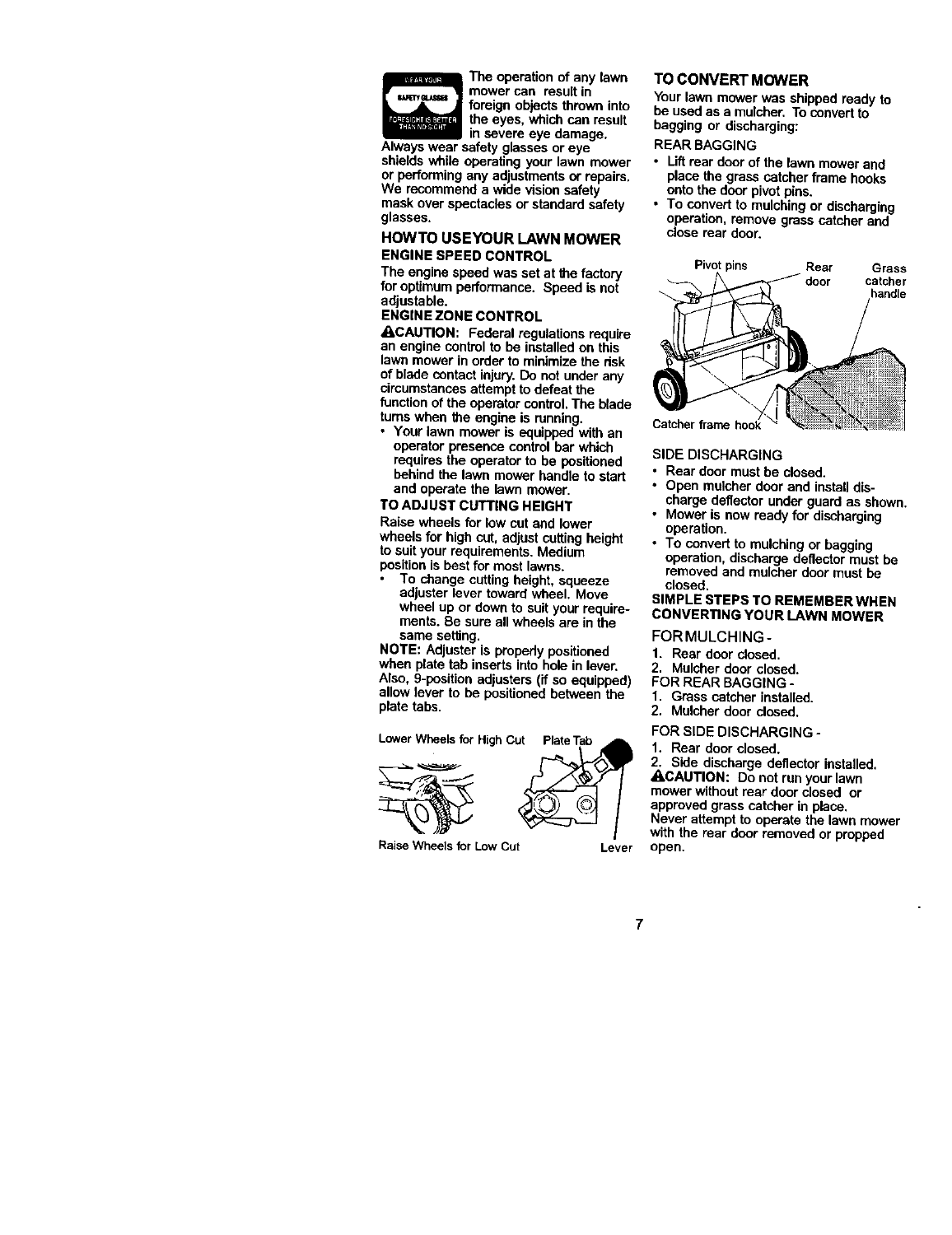

#### **BEFORE STARTING ENGINE ADD OIL**

**Your lawnmower is shipped without oil in** the **engine. Engine holds 20 oz.of oil, For type and grade of oil to use, see** "ENGINE" **in Maintenance section of this manual.**

- **1. Be sure lawnmower is level and area around oil fill is clean.**
- **2, Remove engine oil** cap **and fill to the** full **line on the dipstick, Pour oil slowly. Do not over fill, 8**

**NOTE: Allow oil to settle down into engine fur accurate reading. To read proper level, tighten engine oil cap, then remove it to read the dipstick.**

- **3. Reinstall engine oil cap and tighten. • Check oil level before each use. Add**
- **oil if needed. Fill to full line on dipstick.** • **Change the oil after every 25 hoursof**
- **operation or each season. You** may **need to change the oil** more **often under dusty, dirty conditions.**

## **ADD GASOLINE**

NOTE: **Before fillingfuel tank, remove** and **discard the debris plugthat is inside the tank.**

**• Fill fuel tank. Use** fresh, **clean, regular unleaded gasoline with** a **minimum of 87 octane. Do not mix** oil **withgasoline. Purchase fuel in quantities** that **can** be **used within 30 days to assure** fuel freshness.

**A.WARNING:** Experience **indicates that alcohol blended** fuels **(called gasohol or using ethanol or methanol) can attract moisture which leads to separation and** formation **of acids duringstorage. Acidic gas can damage the** fuel **system of an engine while in storage. To avoid engine problems, the fuel system should be emptied before storage of 30 days or longer. Drain the gas tank, start the engine and let it run untilthe fuel lines and** carburetor **are empty. Use** fresh **fuel next season. See Storage Instructions**for **additional information. Never use engine or carburetor cleaner products in the** fuel **tank or permanent damage** may **occur.**

\_, **CAUTION: Fill to bottomof gas tank filler neck. Do not ovenlll. Wipe off any spilled oil or fuel. Do not store, spill or use gasoline near an open flame.**

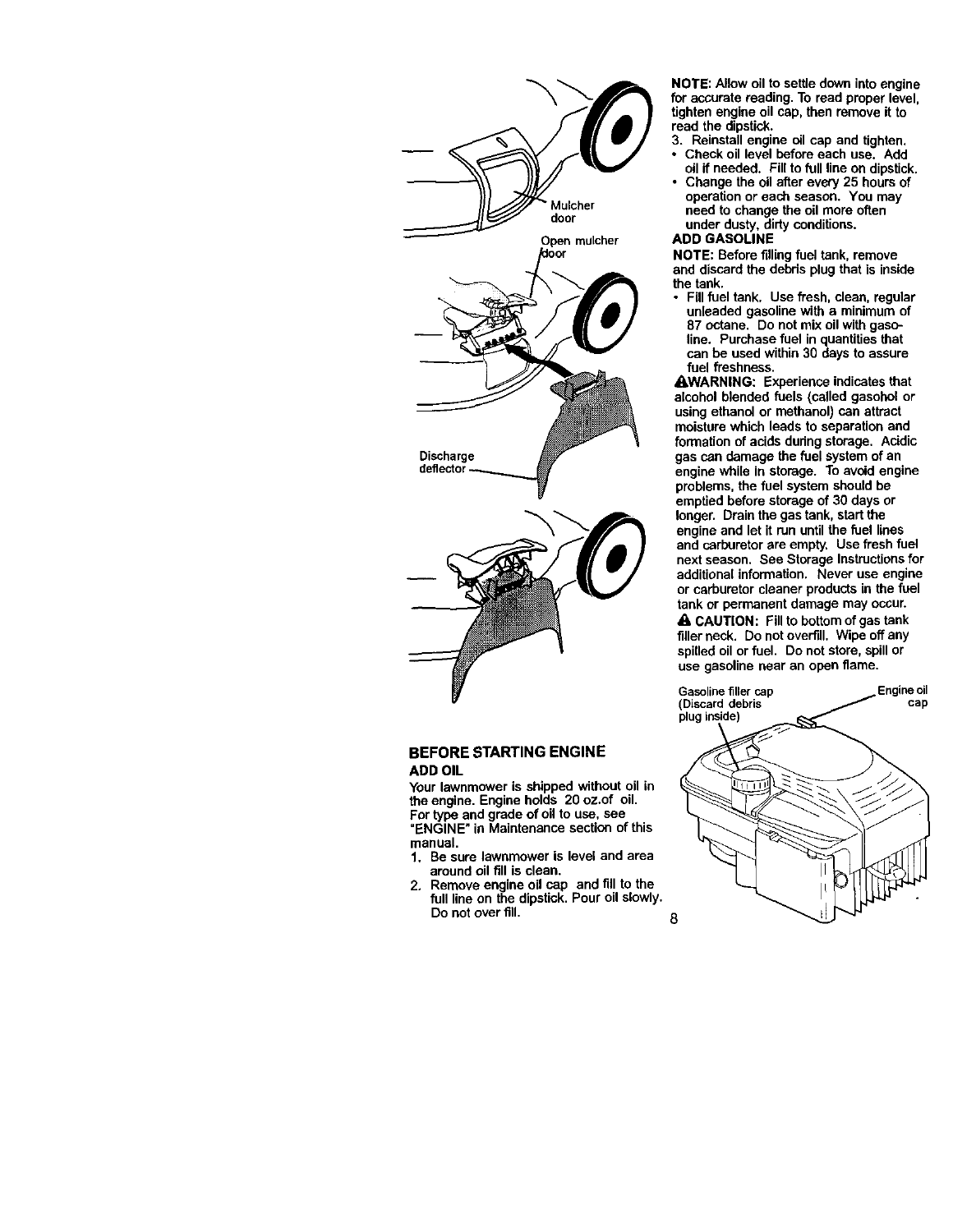#### **TO START ENGINE**

**NOTE: Due to protective coatingson the engine, a small amount of smoke may be present during the initialuse of the product and should be considered normal.**

- **1. To start a** cold **engine, push primer three (3) times before trying to start. Use a firm push. This step is not usually necessary when starting an engine** which **has already run for a few minutes.**
- **2. Hold operator presence control bar down to** the **handle and pull starter handle quickly. Do not allow starter rope to snap back.**

#### **TO STOP ENGINE**

• **To stop engine, release operator presence control bar.**

**NOTE:** ta **cooler weather it** may **be necessary to repeat priming** steps. **In warmer weather over pdming** may **cause flooding and engine will not start. If you do flood engine, wait a few minutes before attempting to start and do not repeat priming steps.**

#### **MOWINGTIPS**

- **• Under certain conditions, such as very tall grass,** it may **be necessary to raise the height of cut to** mduca **pushing effort and to keep** from **overloading the engine and leaving clumps of grass clippings. It may also be necessary** to **reduce ground speed and/or** run **the** lawn **mower over the area a second time.**
- **For extremely heavy cutting, reduce the width of cut by overlapping previously cut path and** mow **slowly.**
- **For better grass bagging and most cutting conditions, the engine speed should** be **set in** the **fast position.**
- **Pores in cloth grass catchers can become filled with dirt and dust with use and catchers willcollect less grass. To prevent this, regularly hose catcher off withwater and let dry before using.**
- **Keep top of engine around starter clear and clean of grass clippings and chaff. This will help engine air flow and extend engine life.**

#### **MULCHING MOWINGTIPS**

**IMPORTANT: For best performance, keep mower housing free of built-up grass and trash, See** "CLEANING" **inthe Maintenance section of this manual.**

- **The special mulching blade will recur the grass clippingsmany times** and **reduce them in size so that as they fall onto the lawn they will disperse into the grass and not be noticed. Also,** the **mulched grass will biodegrade quickly to provide nutrientsfor the lawn. Always mulch with your highest engine (blade) speed as this will provide the best recuttingaction of** the **blades.**
- **Avoid cutting your lawn when it is wet. Wet grass tends to form clumps and interferes with the mulching action, The best time to** mow **your lawn is the eady afternoon. At this** time **the grass has dded and the newly cut area will not be exposed to the direct sun.**
- **For** best **results, adjust the lawn mower cutting height so that the lawn mower cuts off only the top one-third of the grass blades. If** the **lawn is overgrown it will** be **necessary to raise** the **height of cut to reduce pushing effort and to keep from overloading the engine and leaving dumps of** mulched **grass. For extremely heavy mulching, reduce your width of cut by overlapping previously cut path and mow slowly.**
- **Certain types of grass and grass conditions may require that an area be mulched** a **second time to** completely **hide the clippings,When doing a second cut,** mow **across or perpendicularto the firstcut path.**
- **Change your cutting pattern from week to week. Mow north to south one week then change to east to west the next week. This will help prevent matting and graining of the lawn,**



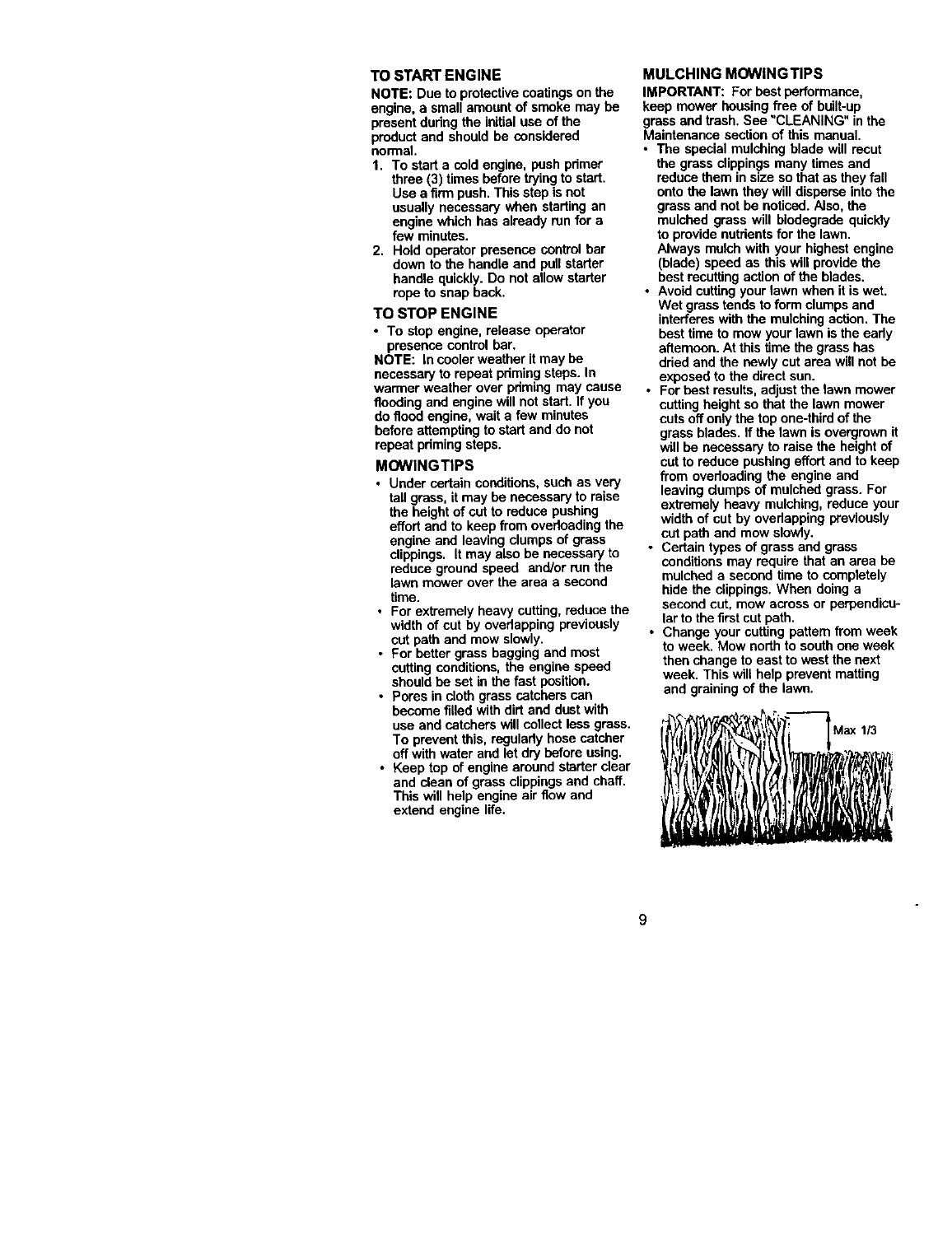

1 - Change more often when operating under a heavy bad or in high ambient temperatures.

2 - Service more often when operating in dirty or dusty conditions Replace blades more often when mowing in sandy soil.

4 - Charge 48 hours at end of seasor

#### **GENERAL RECOMMENDATIONS**

The warranty on this lawn mower does not cover items that have been subjected to operator abuse or negligence. To receive full value from the warranty, operator must maintain mower as instructed in this manual.

Some adjustments will need to be made periodically to properly maintain your .<br>unit.

All adjustments in the Service and Adjustments section of this manual should be checked at least once each season.

- . Once a year, replace the spark plug, clean or replace air filter element and check blade for wear. A new spark plug and clean/new air filter element assure proper air-fuel mixture and help
- your engine run better and last longer.<br>Follow the maintenance schedule in this manual.

#### **BEFORE EACH USE**

- $1.$ Check engine oil level.
- 2. Check for loose fasteners.

#### **LUBRICATION**

Keep unit well lubricated (See "LUBRI-CATION CHART").





1 Spray lubricant

#### 2 See "ENGINE" in Maintenance section.

IMPORTANT: Do not oil or grease plastic wheel bearings. viscous lubricants will attract dust and dirt that will shorten the life of the self-lubricating bearings. If you feel they must be lubricated, use only a dry, powdered graphite type lubricant sparingly.  $10$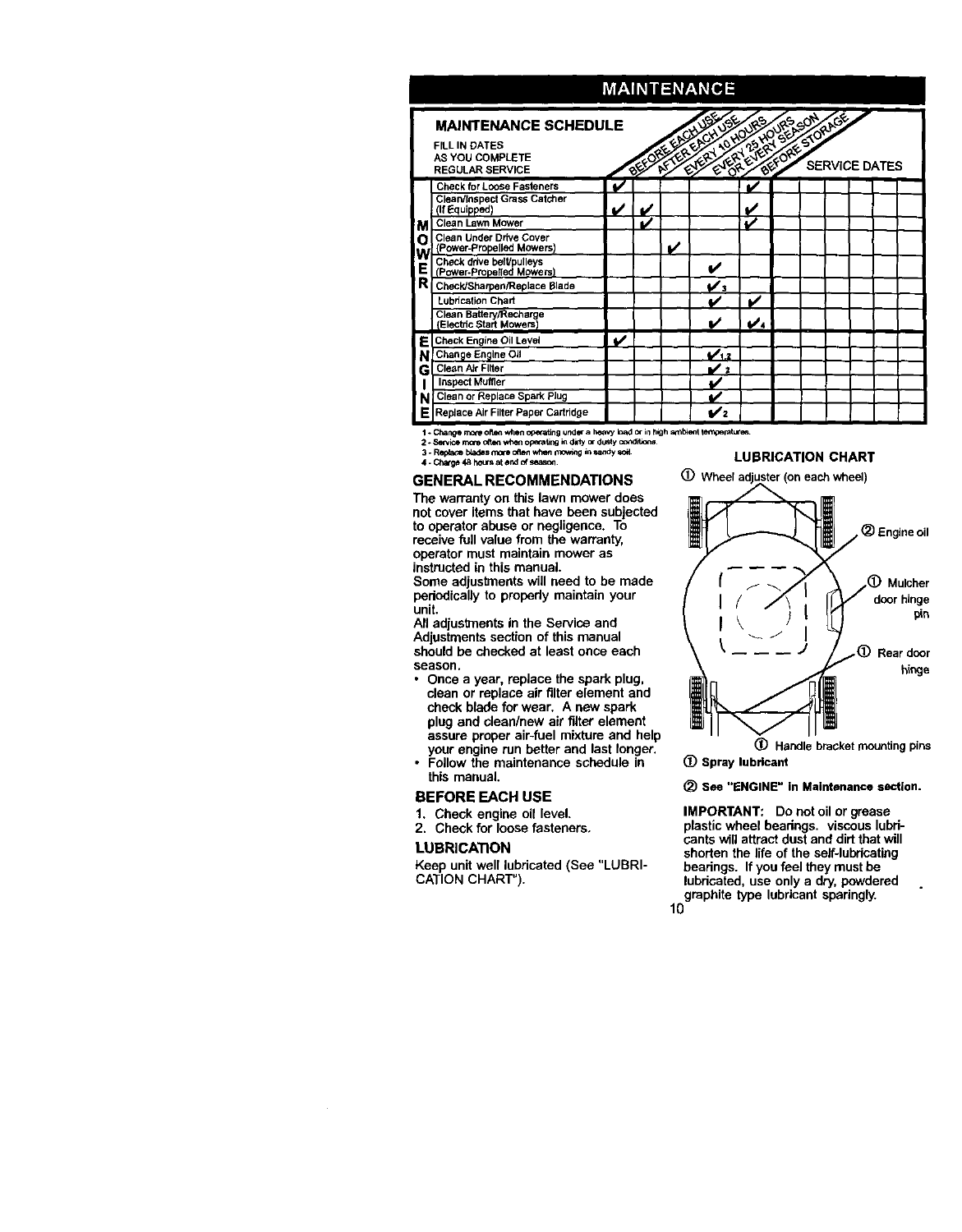#### **PRODUCT SPECIFICATIONS**

| <b>SERIAL NUMBER:</b>            |                                               |
|----------------------------------|-----------------------------------------------|
| <b>DATE OF PURCHASE:</b>         |                                               |
| <b>IGASOLINE CAPACITY/ TYPE:</b> | <b>1.6 QUARTS</b><br><b>UNLEADED REGULAR</b>  |
| OIL TYPE (API-SF-SJ):            | SAE 30 (ABOVE 32°F)<br>SAE 5W-30 (BELOW 32°F) |
| <b>OIL CAPACITY:</b>             | 20 QZS.                                       |
| SPARK PLUG(GAP: .030")           | CHAMPION RJ19LM OR J19LM                      |
| <b>BLADE BOLT TORQUE:</b>        | 35-40 FT. LBS.                                |
|                                  |                                               |

**The** model **and** sadal numbers **will be** found **on a decal attached to the rear of the lawn** mower **housing, Record both sedal** number **and date of purchase in space provided above.**

#### **LAWNMOWER**

Always observe safety rules when perform**ing**any **maintenance.**

#### **TIRES**

- **•** Keeptiresfree**ofgasallee,oil,orinsect** control chemicals which can harm rubber.
- **Avoid stumps, stones, deep ruts, sharp objectsandotherhazards**\_ **maycause** tire damage.

#### **BLADE CARE**

**For bestresults,mowerblade**must **be kept sharp.** Replace bent or damaged blades.

**TO REMOVE** BLADE

- 1. Disconnect spark plug wire from spark plug and place wire where it cannot **come** in contact **with spark** plug.
- 2. Turn lawn mower **on** its **side.** Make sure **air** filter **and** carburetor **are** up.
- 3. Use a wood block between blade and mower housing to **prevent** blade from turning when removing **blade bolt.**

**NOTE:** Protect your hands with gloves and/or wrap blade with heavy cloth.<br>4. Remove blade bolt by turning co

- Remove blade bolt by turning counter**clockwise.**
- **5. Remove blade and attaching hardware (bolt. lock washer and hardened washer).**

**NOTE: Remove the blade adapter and check the key inside hub of blade adapter. The key must** be **in good condition to work propedy. Replace adapter if damaged.**

#### **TO REPLACE BLADE**

- **1. Position** the **blade adapter on the engine crankshaft. Be sure key in adapter and crankshaft keyway** are **aligned.**
- **2. Position blade on the blade adapter** aligning the **two (2) holes in** the **blade with** the **raised lugs on** the **adapter.**
- **3. Be sure the trailing edge of blade (opposite sharp edge) is up toward the engine.**
- **4. Install the blade bolt** with **the lock washer and hardened washer into blade adapter and crankshaft.**
- **5. Use** block **of wood** between **blade and lawn mower housing** and **tighten the blade bolt, turning clockwise.**
- **• The recommended tightening torque is** 35-40 ft. **Ibs.**

**IMPORTANT: Blade belt is grade 8 heat treated.**



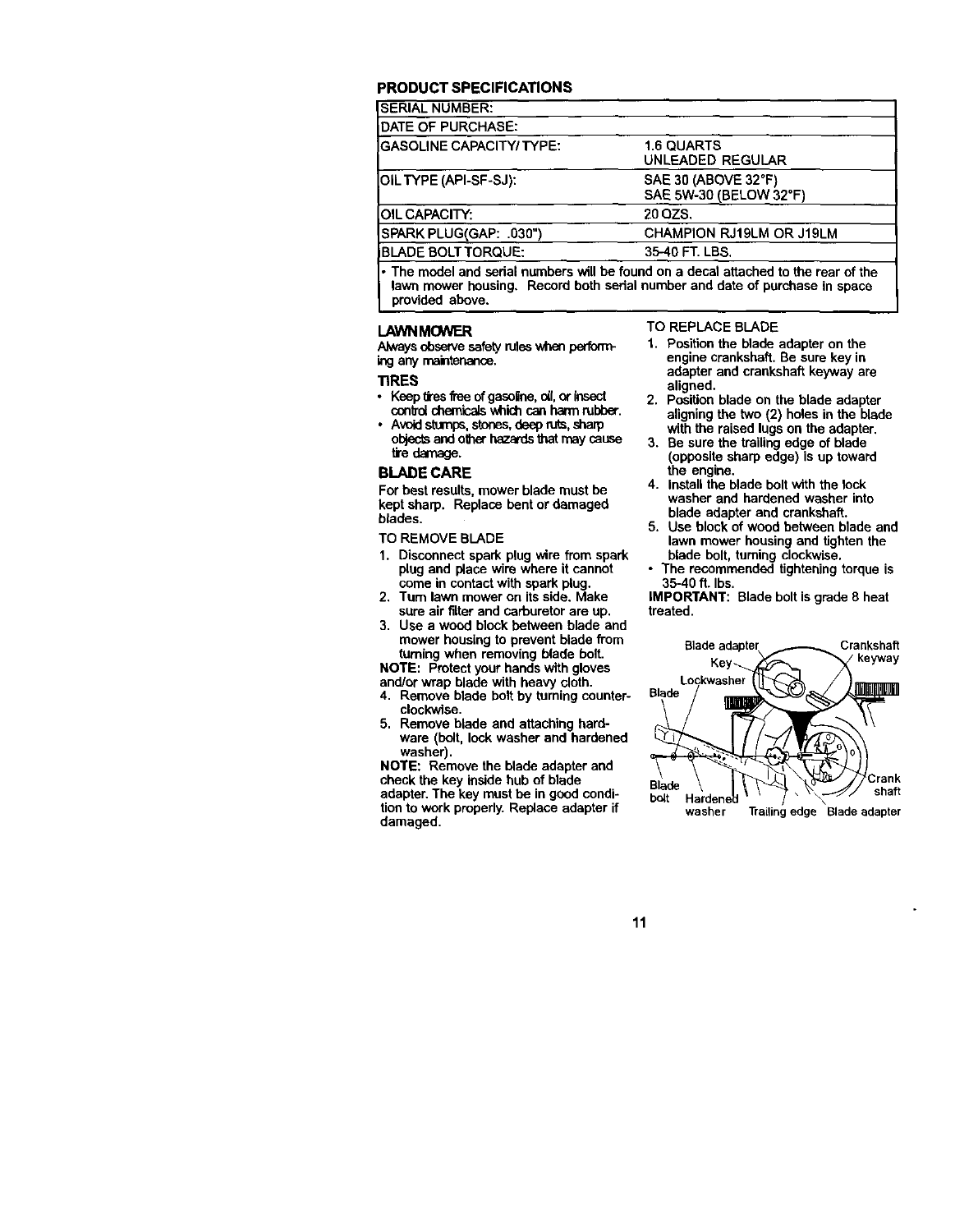TO **SHARPEN** BLADE

NOTE: **We do not recommend sharpening blade** - but **if you do, be sure the** blade **is balanced.**

**Care should be taken to keep the blade** balanced. **An unbalanced blade will cause eventual damage** to **lawn mower or engine.**

- **• The blade** can **be** sharpened **with a file or on a gdnding wheel. Do not attempt to sharpen while on the mower.**
- **• To check blade balance, drive a nail** into **a** beam **or wall. Leave about one inch of** the **straight nail exposed. Place center hole of blade over the head of** the **nail. If** blade **is balanced, it should remain in a horizontal position.** If **either end of** the **blade** moves **downward, sharpen the heavy end until the** blade **is balanced.**

#### **GRASS CATCHER**

- The **grass** catcher **may** be **hosed with water, but must** be **dry when used.**
- **Check your grass catcher often for damage or detedoration. Through normal use it willwear. If** catcher **needs replacing, replace only with a manufacturer approved replacement catcher. Give the lawn mower model number when ordering.**

#### **ENGINE**

#### **LUBRICATION**

**Use only high quality detergent oil** rated **withAPI service classificationSF-SJ.**  $S$ elect the oil's SAE viscosity grade **according to your expected operating temperature.**

|                    |            |   |     | <b>SAE VISCOSITY GRADES</b> |               |     |      |
|--------------------|------------|---|-----|-----------------------------|---------------|-----|------|
|                    |            |   |     |                             | <b>SAE 30</b> |     |      |
|                    | 5W-30      |   |     |                             |               |     |      |
|                    |            | w | 32" | 40°                         | 50*           | BO* | 100° |
| c<br>$-30^{\circ}$ | -20<br>-10 |   |     | 10 <sup>o</sup>             |               | 30° | 40°  |

NOTE: Although **multi-viscesityoils (5W30, 10W30 etc.) improve starting in cold weather,** these **muifi-viscesity oils** will **result in increased oil consumption when used above 32°F.** Check your **engine oil level more** frequently **to avoid possible engine damage** from **running low on oil.**

**Change the oil after every** 25 **hours of operation or at least once a year if the lawn mower is not used** for **25 hours in one year.**

Check **the crankcase oil** level **before starting the engine and after each five (5) hours of continuous use. Tighten oil plug securely each time you check the oil level.**

#### **TO** CHANGE **ENGINE** OIL

NOTE: **Before** tipping **lawn** mower to drain **oil,** drain fuel tank by **running engine until fuel tank is empty.**

- **1. Disconnect spark plug wire** from **spark plug and place wire** whore **it** cannot **come in contact with spark plug.**
- 2. Remove **engine oil** cap; **lay aside on** a **clean surface,**
- **3. Tip** lawn **mower on its side as shown and drain oil into a suitable container. Rock** lawn **mower back and forth to remove any oil trapped inside of engine.**
- **4.** Wipe **off any spilled oil on** lawn **mower and on side of** engine.
- **5. Fill engine** with **oil. (See** =ADD **OIL" in the** Operation **section of this manual}.**
- **6. Reconnect spark plug wire to spark plug,**



#### **AIR FILTER**

**Your engine will not run properly and** may **be damaged by using a dirty air filter. Replace the air filter every 100hours** of **operation or** every **season, more often** if you mow in very dusty, dirty conditions.

TO CLEAN AIR FILTER

- **1.** Loosen **screw** and tilt **cover** to remove.
- 2. Carefully remove cartridge.<br>3. Clean by gently tapping on
- 3. Clean by gently tapping on **a** flat

surface. If very dirty, replace cartridge. ACAUTION: Petroleum solvents, such as kerosene, are not to be used to **clean** cartridge. They may cause deterioration of the cartridge. Do not oil cartridge. Do **not** use pressurized air to clean or dry cartridge.

4. Install **cartddge,** then replace **cover** making sure **the** tabs are **aligned** with the slots in the back **plate.** Fasten **screw securely.**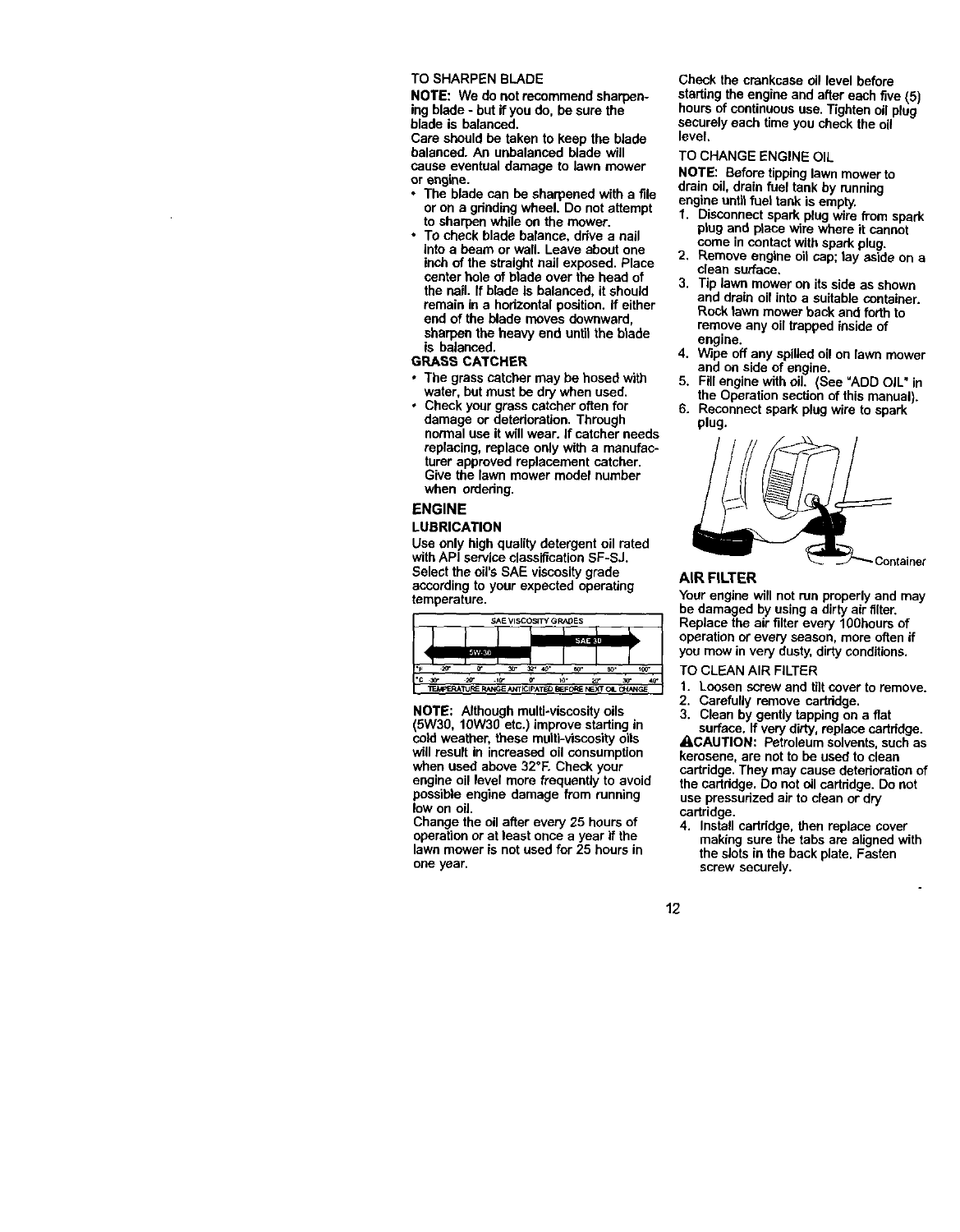

#### **MUFFLER**

**Inspect and replace corroded** muffler **as it could create** a fire **hazard and/or damage. SPARK PLUG**

**Replace spark plugs at the beginning of each mowing season or a\_er every 100 hours of operation, whichever occurs first. Spark plug type and gap setting are shown in** "PRODUCT **SPECIFICATIONS" in Maintenance section of this manual.**

#### **CLEANING**

**IMPORTANT: For best performance, keep mower housing free of built-up grass and trash. Clean the underside of your mower after each use. ACAUTION:** Disconnect spark plug wire **from spark plug and place wire where it cannot come in** contact with **the spark plug.**

- **• Clean the underside of your lawn mower by scraping to remove build-up of grass and trash.**
- **• Clean engine often to keep trash from accumulating. A clogged engine runs hotter and shortens engine life.**
- **Keep finished surfaces** and **wheels free of all gasoline, oil,etc.**
- **We do not recommend using a garden hose to clean** lawn **mower unless the electrical system,** muffler, **air** filter **and carburetor** are covered **to keep water out. Water in engine can resultin shortened** engine **life.**

## **SERVICE AND ADJUSTMENTS**

\_.CAUTION: Before **performing any service or adjustments:**

- **1. Release control bar and stop engine.**
- **2. Make sure the** blade **and all moving parts have completely stopped.**
- **3. Disconnect spark plug wire** from **spark plug and place where it cannot come in** contact **with plug,**

#### **LAWN MOWER**

#### **TO ADJUST CUTTING HEIGHT**

**See** "TO ADJUST **CUTTING HEIGHT" in the** Operation **section of this manual. REAR DEFLECTOR**

**The rear deflector, attached between the rear wheels of your mower, is provided to minimize the possibility**that **objects will be thrown out of the rear of the mower into the operator mewing position. If** the **deflector** becomes **damaged, it should be replaced.**

#### **TO ADJUST HANDLE**

**The handle on your lawn mower has three (3) height positions** - **adjust to height that suitsyou.**

**• Squeeze the bottom ends of** lower **handle towards each other until the pin in handle** can **be inserted** into **one** of **the three height adjustment holes,**



#### **TO ASSEMBLE GRASS CATCHER**

**1, Put grass catcherframe into grass bag with rigidpart of bag on the bottom, Make sure the frame handle is outside of the bag top.**

**2, Slip vinyl bindings over frame,**

**NOTE: If vinyl bindingsare too stiff,hold them inwarm water for a few minutes,**If **bag gets wet, let it dry before using.**

ACAUTION: **Do not run your lawn mower without clipping deflector or approved grass catcherin place, Never attempt to operate the lawn mower with the rear door removed or propped open.**

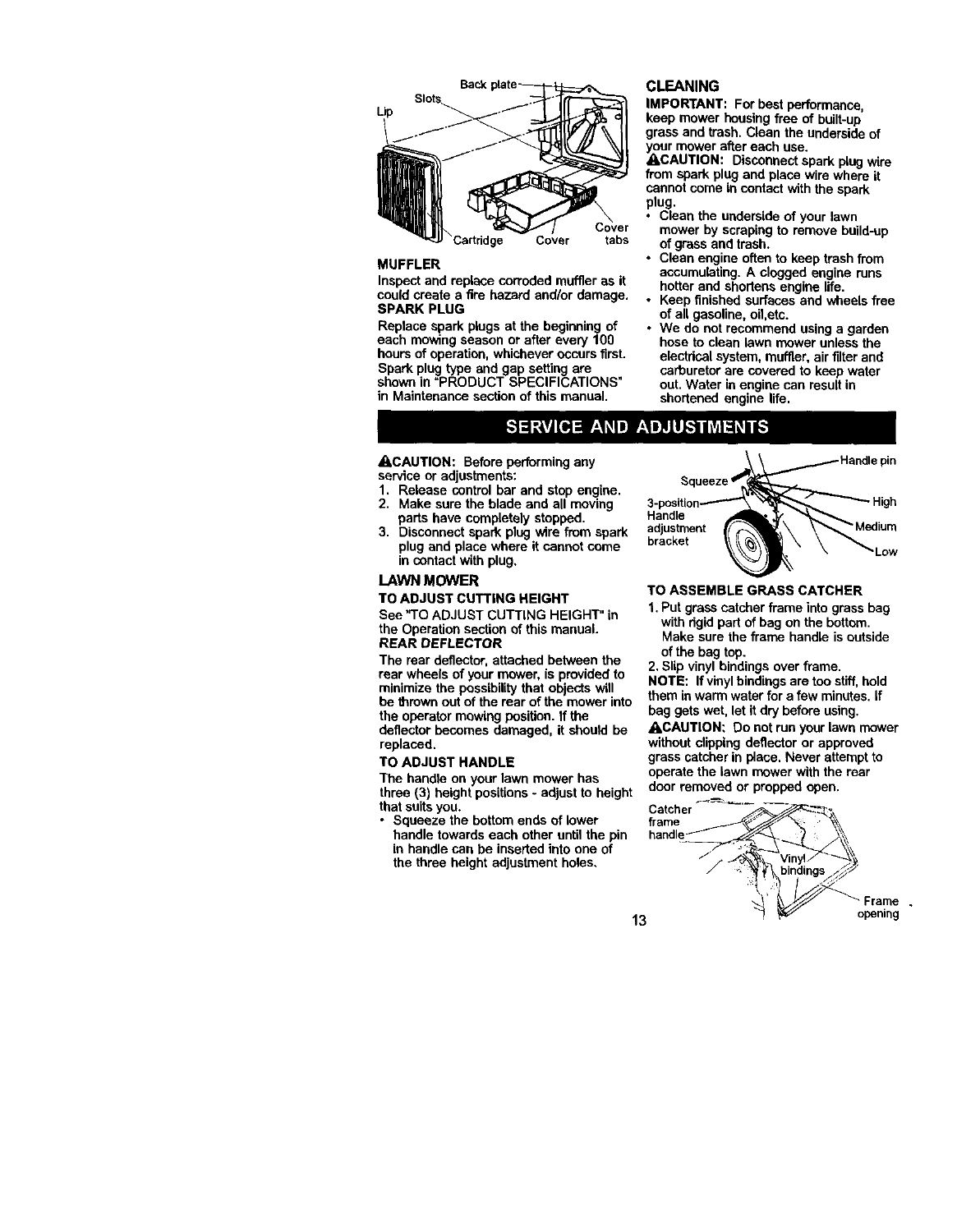#### ENGINE **ENGINE SPEED**

Your engine speed has been factory set. Do **not attempt to increase engine speed or it may result in personal injury.If you believe that the engine is running too fast or too slow,take your lawn mower to a Sears or other qualified service center** for **repair and adjustment.**

#### **CARBURETOR**

**Yourcarburetor is not adjustable. If your engine does not operate propedy due to suspected carburetor problems, take your lawn mower to a Sears or other qualified service center for repair and/or adjustment.**

**IMPORTANT:** Never tamper with the **engine governor,which is** factory **set** for **proper engine speed. Overspeeding the engine above** the **factory high speed setting** can **be dangerous. Ifyou think the engine-govereed high speed needs adjusting, contact a Sears or other qualified service center, which has proper equipment and axbedence to make any necessary adjustments.**

**IMPORTANT: When** folding **the handle** for **storage or transportation, be sure to** fold **the handle as shown or you** may **damage the control**cables.

## **STORAGE**

**Immediately prepare your lawn mower for storage at** the **end of the season or ifthe unit will not be used** for **30 days or more.**

#### **LAWN MOWER**

**When lawn mower is to** be **stored** for **a period of time, clean it thoroughly,remove all did, grease, leaves, etc. Store in a clean, dry area.**

- **1. Clean entire lawn mower (See** "CLEANING" **in the Maintenance section of this manual).**
- 2. Lubricate as shown in the Mainte**nance section of this manual.**
- **3. Be sure that all nuts, bolts, screws, and pins** are **securely** fastened. **Inspect moving parts** for **damage, breakage and wear. Replace if necessary.**
- **4. Touch up all rusted or chipped paint surfaces; sand lightly before painting.**

#### **HANDLE**

**You can fold your lawn mower handle** for **storage.**

- **1. Loosen** the **two (2) handle knobs on sides of the upper handle and allow handle to** fold **down to** the **rear.**
- **2. Squeeze the bottom ends of lower handle toward each other until pins in handle clear the brackets and pivot entire handle assembly forward** and **allow it to rest on mower.**
- **• When setting up your handle** from **the storage position,** the **lower handle will require manually locking into the mowing position.**



\_,7\_,a **ckward**

**Mowing**<br>position **position**



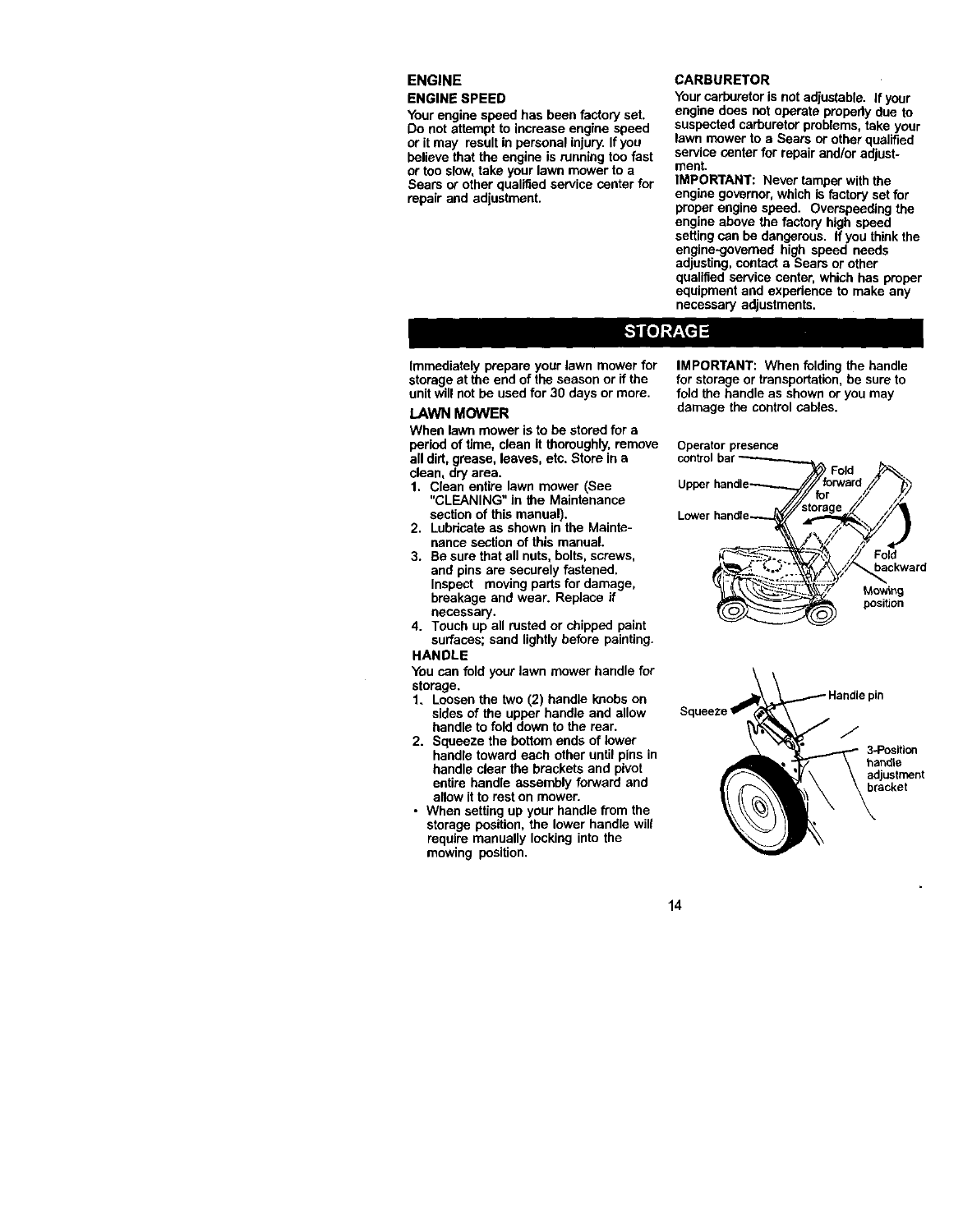#### **ENGINE FUEL SYSTEM**

**iMPORTANT: It is important**to **prevent gum deposits** from **forming in essential fuel system parts such as carburetor,**fuel **filter, fuel hose, or tank during storage. Also, experience indicates that alcohol blended fuels (called gasohol or using ethanol or methanol)** can **attract moisture which leads to separation and formation of acids during storage. Acidic gas** can **damage the fuel system of an engine while in** storage.

- **1. Drain** the fuel **tank.**
- **2. Start the engine and let it run untilthe fuel lines and** carburetor **are empty,**
- **• Never use engine or** carburetor **cleaner products in the fuel tank or permanent damage** may **occur.**
- $Use$  **fresh** fuel next season.

**NOTE: Fuel stabilizer is an acceptable alternative in minimizingthe formation of** fuel gum deposits during storage. Add **stabilizerto gasoline in** fuel **tank or storage container. Always follow** the mix **ratio** found **on stabilizer container. Run engine at least 10** minutes **after adding stabilizer to allow the stabilizer to reach** the **carburetor.Do not drain the gas tank and carburetor if using fuel stabilizer.**

## **ENGINE OIL**

**Drain oil (with engine warm)** and **replace with clean engine oil. (See** "ENGINE" **in the Maintenance section of this** manual), **CYLINDER**

- **1. Remove spark** plug.
- **2.** Pour **one ounce (29** ml) **of oil through** spark **plug hole into cylinder.**
- **3. Pull starter handle slowly a few** times **to distribute oil.**
- **4. Replace with new spark plug.**

#### **OTHER**

- **• Do not store gasoline** from **one season to another.**
- **Replace your gasoline** can **if your** can **starts to rust. Rust and/or dirt in your gasoline will** cause **problems.**
- **• If possible, store your unit indoors and cover it to give protection**from **dustand dirt.**
- **Cover your unit with** a **suitable protective cover that does not retain moisture. Do not use plastic. Plastic cannot breathe, which allows condensation to form and will cause your unit to rust.**

**IMPORTANT: Never cover mower** while **engone and exhaust areas are still warm.**

\_. **CAUTION:Never store the lawn mower with gasoline in** the **tank inside a buildingwhere** fumes may **reach an open flame or spark. Allow the engine to cool before storing in any enclosure.**

## **TROUBLESHOOTING CHART**

| <b>PROBLEM</b> | <b>CAUSE</b>                               | <b>CORRECTION</b>                                                            |
|----------------|--------------------------------------------|------------------------------------------------------------------------------|
| Does not start | Dirty air filter.                          | Clean/replace air filter.<br>1.                                              |
|                | Out of fuel.<br>2.                         | 2. Fill fuel tank.                                                           |
|                | Stale fuel.                                | 3. Drain tank and refill with<br>fresh, clean fuel.                          |
|                | 4. Water in fuel.                          | 4. Drain fuel tank and<br>carburetor and refill tank<br>with fresh gasoline. |
|                | 5. Spark plug wire is<br>disconnected.     | 5. Connect wire to plug.                                                     |
|                | Bad spark plug.<br>6.                      | 6. Replace spark plug.                                                       |
|                | 7. Loose blade or broken<br>blade adapter. | 7. Tighten blade bolt or<br>replace blade adapter.                           |
|                | 8. Control bar in released<br>position.    | 8. Depress control bar to<br>handle.                                         |
|                | 9. Control bar defective.                  | 9. Replace control bar.                                                      |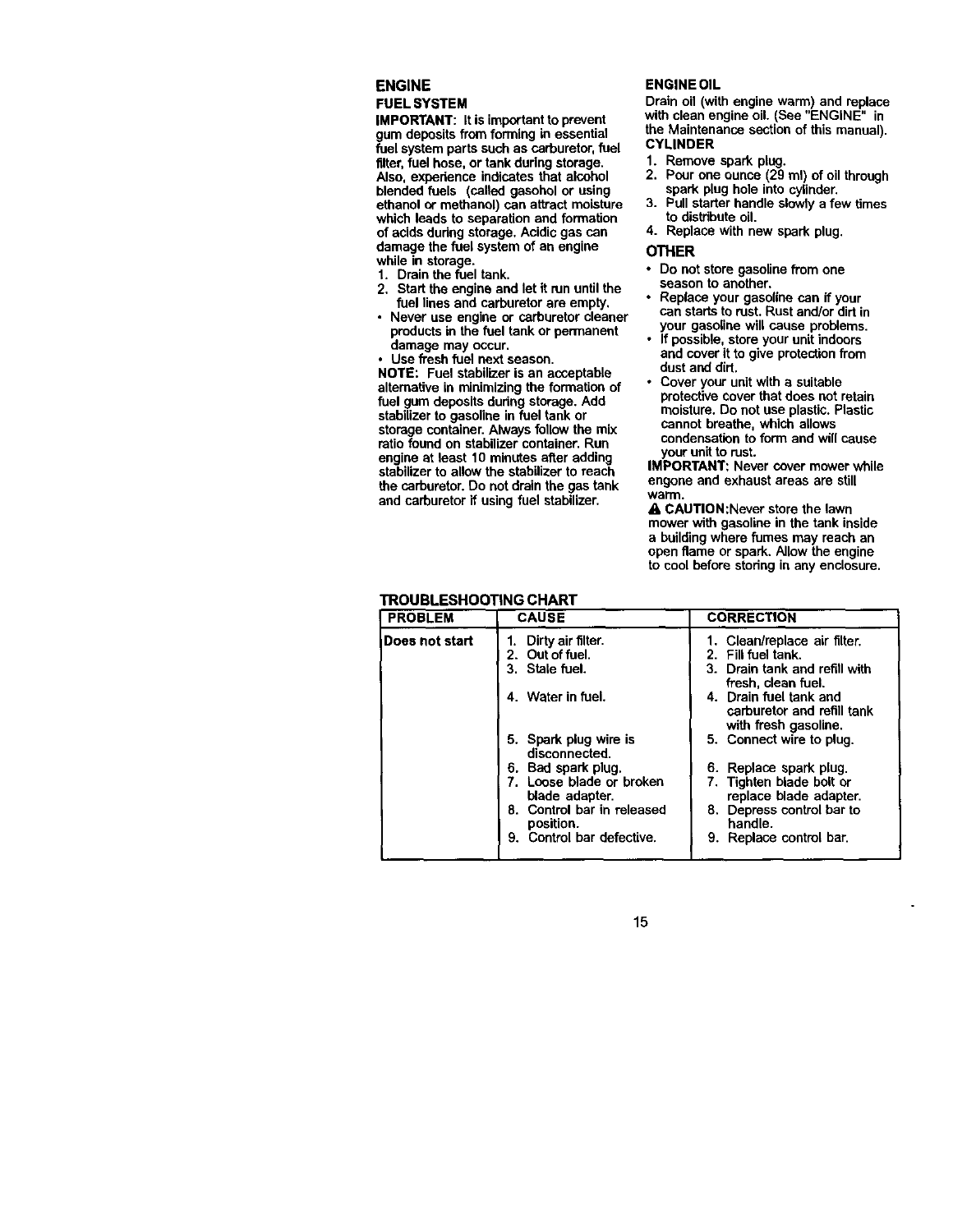## **TROUBLESHOOTING CHART**

| <b>PROBLEM</b>                                   | <b>CAUSE</b>                                                                                                                                                                                                                                              | <b>CORRECTION</b>                                                                                                                                                                                                            |
|--------------------------------------------------|-----------------------------------------------------------------------------------------------------------------------------------------------------------------------------------------------------------------------------------------------------------|------------------------------------------------------------------------------------------------------------------------------------------------------------------------------------------------------------------------------|
| Loss of power                                    | 1. Rear of lawn mower<br>housing or cutting blade<br>dragging in heavy grass.<br>2. Cutting too much grass.<br>3. Dirty air filter.<br>4. Buildup of grass, leaves,<br>and trash under mower.<br>5. Too much oil in engine.<br>6. Walking speed too fast. | 1. Set to "Higher Cut"<br>position.<br>2. Set to "Higher Cut"<br>position.<br>3. Clean/replace air filter.<br>4. Clean underside of mower<br>housing.<br>5. Check oil level.<br>6. Cut at slower walking<br>speed.           |
| Poor cut -<br>uneven                             | 1. Worn, bent or loose blade.<br>2. Wheel heights uneven.<br>3. Buildup of grass, leaves<br>and trash under mower.                                                                                                                                        | 1. Replace blade. Tighten<br>blade bolt.<br>2. Set all wheels at same<br>height.<br>3. Clean underside of<br>mower housing.                                                                                                  |
| <b>Excessive</b><br>vibration                    | 1. Worn, bent or loose blade.<br>2. Bent engine crankshaft.                                                                                                                                                                                               | 1. Replace blade. Tighten<br>blade bolt.<br>2. Contact a Sears or other<br>qualified service center.                                                                                                                         |
| Starter rope hard<br>topull                      | 1. Engine flywheel brake is on<br>when control bar is released.<br>2. Bent engine crankshaft.<br>3. Blade adapter broken.<br>4. Blade dragging in grass.                                                                                                  | 1. Depress control bar to<br>upper handle before<br>pulling starter rope.<br>2. Contact a Sears or other<br>qualified service center.<br>3. Replace blade adapter.<br>4. Move lawn mower to cut<br>grass or to hard surface. |
| Grass catcher<br>not filling (if so<br>equipped) | 1. Cutting height too low.<br>2. Lift on blade worn off.<br>3. Catcher not venting air.                                                                                                                                                                   | 1. Raise cutting height.<br>2. Replace blade.<br>3. Clean grass catcher.                                                                                                                                                     |
| Hard to push                                     | 1. Grass is too high or wheel<br>height is too low.<br>2. Rear of lawn mower<br>housing or blade dragging<br>in grass.<br>3. Grass catcher too full.<br>Handle height position not<br>4.<br>right for you.                                                | 1. Raise cutting height.<br>2. Raise rear of lawn mower<br>housing one (1) setting<br>higher.<br>3. Empty grass catcher.<br>4. Adjust handle height to<br>suit.                                                              |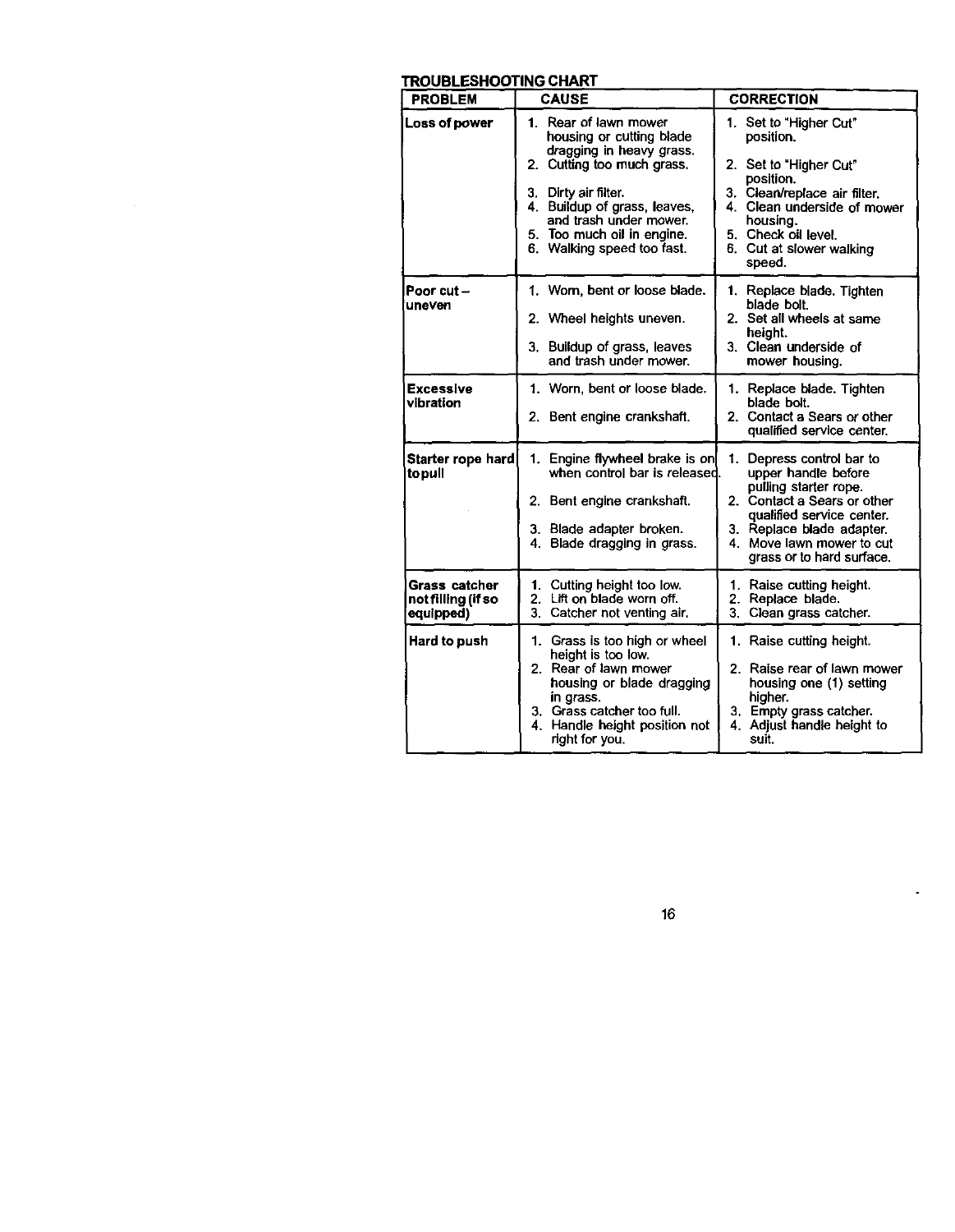

CRAFTSMAN ROTARY LAWN MOWER -- MODEL NUMBER 917.388732

 $\sim 10^7$ 

 $\infty$ 

 $\blacksquare$ 

 $\sim 10^6$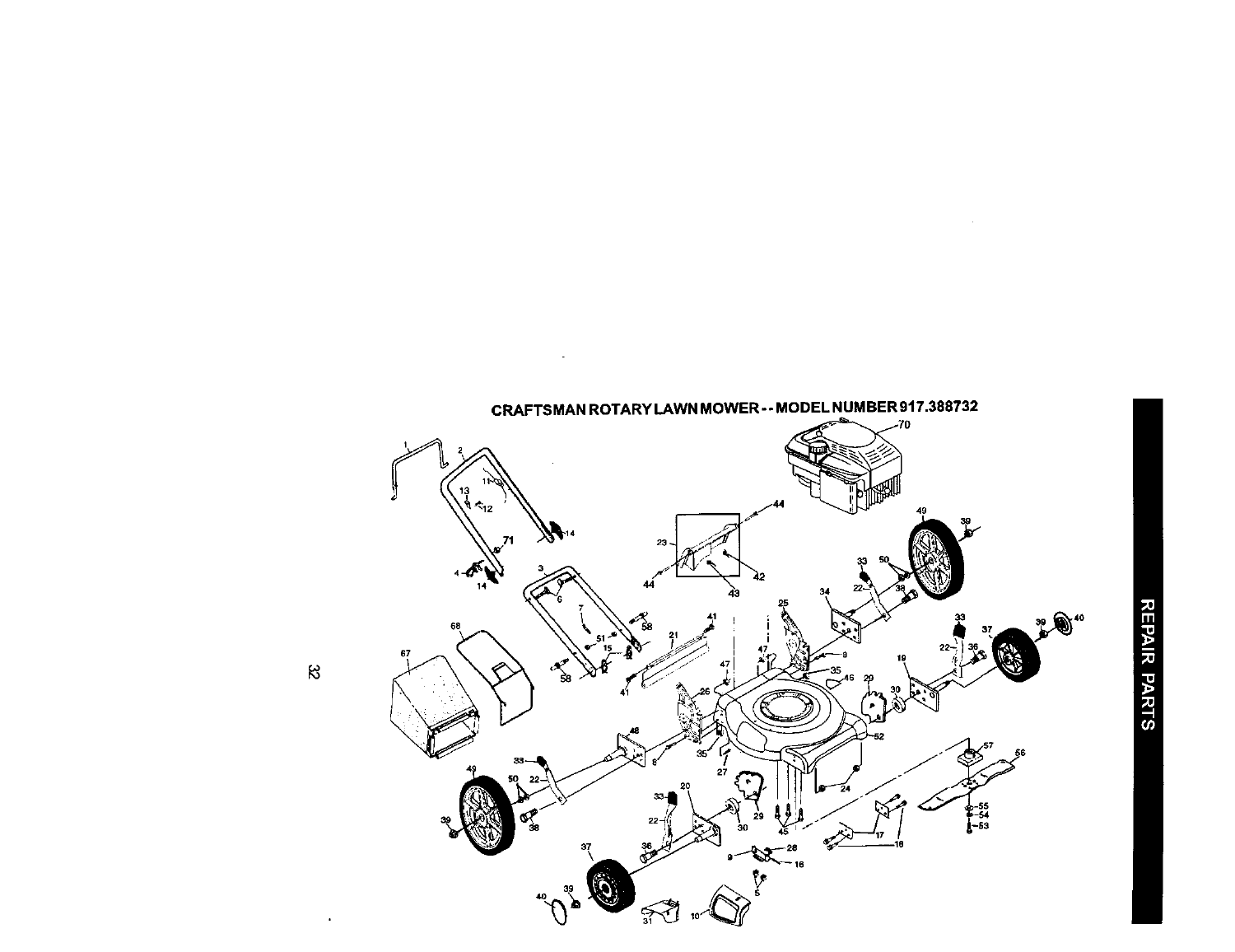## **CRAFTSMAN ROTARY LAWN MOWER-- MODEL NUMBER 917.388732**

| KEY<br>NO. | <b>PART</b><br>NO. | <b>DESCRIPTION</b>                     | <b>KEY</b><br>NO.        | <b>PART</b><br>NO.      |
|------------|--------------------|----------------------------------------|--------------------------|-------------------------|
| 1          | 131696             | Control Bar                            | 38                       | 164362                  |
| 2          | 166860X479         | Upper Handle                           | 39                       | 83923                   |
| 3          | 161105X479         | Lower Handle                           | 40                       | 77400                   |
| 4          | 132001             | Rope Guide                             | 41                       | 88652                   |
|            | 63601              | Locknut 1/4-20                         | 42                       | 165766                  |
| 567        | 131959             | Handle Bolt                            | 43                       | 165767                  |
|            | 66426              | Wire Tie                               | 44                       | 165912                  |
| 8          | 74780512           | Hex Bolt 5/16-18 x 3/4                 | 45                       | 150406                  |
| 9          | 154132             | Hinge Bracket                          | 46                       | 85463                   |
| 10         | 165754             | Mulcher Door                           | 47                       | 63124                   |
| 11         | 176556             | Engine Zone Control Cable              | 48                       | 167131X00               |
| 12         | 750634             | Hex Washer Head Screw #10-24 x 1/2     | 49                       | 151161                  |
| 13         | 86899X004          | Up-Stop Bracket                        | 50                       | 57143                   |
| 14         | 136376             | Handle Knob                            | 51                       | 73990500                |
| 15         | 51793              | <b>Hairpin Cotter</b>                  | 52                       | 166878                  |
| 16         | 147286             | Hinge Rod                              | 53                       | 851084                  |
| 17         | 165946X479         | <b>Support Bracket</b>                 | 54                       | 850263                  |
| 18         | 17600406           | Screw                                  | 55                       | 851074                  |
| 19         | 167132X004         | Axle Arm Assembly - LF                 | 56                       | 175064                  |
| 20         | 167133X004         | Axie Arm Assembly - RF                 | 57                       | 851514                  |
| 21         | 165858             | Rear Skirt                             | 56                       | 161551                  |
| 22         | 168360X004         | Selector Spring                        | 67                       | 166113                  |
| 23         | 166875             | Rear Door Assembly Kit (Incl. Springs) | 68                       | 165755                  |
| 24         | 751153             | Locknut 5/16-18                        | 70                       | $- - -$                 |
| 25         | 166236X479         | Handle Bracket Assembly (Left)         |                          |                         |
| 26         | 166243x479         | Handle Bracket Assembly (Right)        | 71                       | 132004                  |
| 27         | 851856             | Screw 1/4-20 x 3/8                     | $\ddot{\phantom{a}}$     | 161058                  |
| 28         | 152124             | Hinge Spring                           | . .                      | 178939                  |
| 29         | 160835X007         | Wheel Adjusting Bracket - Front        |                          |                         |
| 30         | 19112222           | Spacer                                 |                          | Available accessor      |
| 31         | 165760             | Cilp on Discharge Guard                | . .                      | 7133623                 |
| 33         | 87877              | Selector Knob                          | $\overline{\phantom{a}}$ | 7133500                 |
| 34         | 167130X004         | Axie Arm Assembly - LR                 |                          | 7133300                 |
| 35         | 166785             | Locknut 5/16-18                        |                          |                         |
| 36         | 160828             | Shoulder Bolt 5/16-18                  |                          | <b>NOTE: All compor</b> |
| 37         | 151162             | Wheel Assembly                         |                          | 1 inch = $25$           |

| NO.    | NO.        | <b>DESCRIPTION</b>                                  |
|--------|------------|-----------------------------------------------------|
| 38     | 164362     | <b>Shoulder Bolt</b>                                |
| 39     | 83923      | Flanged Locknut                                     |
| 40     | 77400      | Hubcap                                              |
| 41     | 88652      | <b>Hinge Screw</b>                                  |
| 42     | 165766     | Spring (LH)                                         |
| 43     | 165767     | Spring (RH)                                         |
| 44     | 165912     | Door Bolt                                           |
| 45     | 150406     | Hex Head Thread Rolling Screw 3/8-16 x 1            |
| 46     | 85463      | Danger Decal                                        |
| 47     | 63124      | Nut                                                 |
| 48     | 167131X004 | Axle Arm Assembly - RR                              |
| 49     | 151161     | Wheel                                               |
| 50     | 57143      | WaveWasher                                          |
| 51     | 73990500   | Nut                                                 |
| 52     | 166878     | Housing Assembly (Incl. Ref. #17, 18 & 46)          |
| 53     | 851084     | Hex Head Screw 3/8-24 x 1-3/8 Grd. 8                |
| 54     | 850263     | <b>Helical Lockwasher</b>                           |
| 55     | 851074     | Hardened Washer                                     |
| 56     | 175064     | 21" Blade                                           |
| 57     | 851514     | <b>Blade Adapter</b>                                |
| 58     | 161551     | Adjustment Bolt                                     |
| 67     | 166113     | Grass Bag                                           |
| 68     | 165755     | Catcher Frame                                       |
| 70     | ---        | Engine, Briggs & Stratton 12H802-2639-B1            |
|        |            | (See Breakdown)                                     |
| 71     | 132004     | Nut, Hex 1/4-20 x .020                              |
| . .    | 161058     | Warning Decal (Not Shown)                           |
| . .    | 178939     | Owner's Manual                                      |
|        |            | Available accessories not included with lawn mower: |
| . .    | 7133623    | Gas Can (2.5 gal.)                                  |
| $\sim$ | 7133500    | <b>Fuel Stabilizer</b>                              |
| . .    | 7133300    | SAE 30W Oil (20 oz.)                                |
|        |            |                                                     |

ಜ

 $\bullet$ 

**NOTE: All component dimensions given** in **U.S. inches. 1** inch **= 25.4 mm**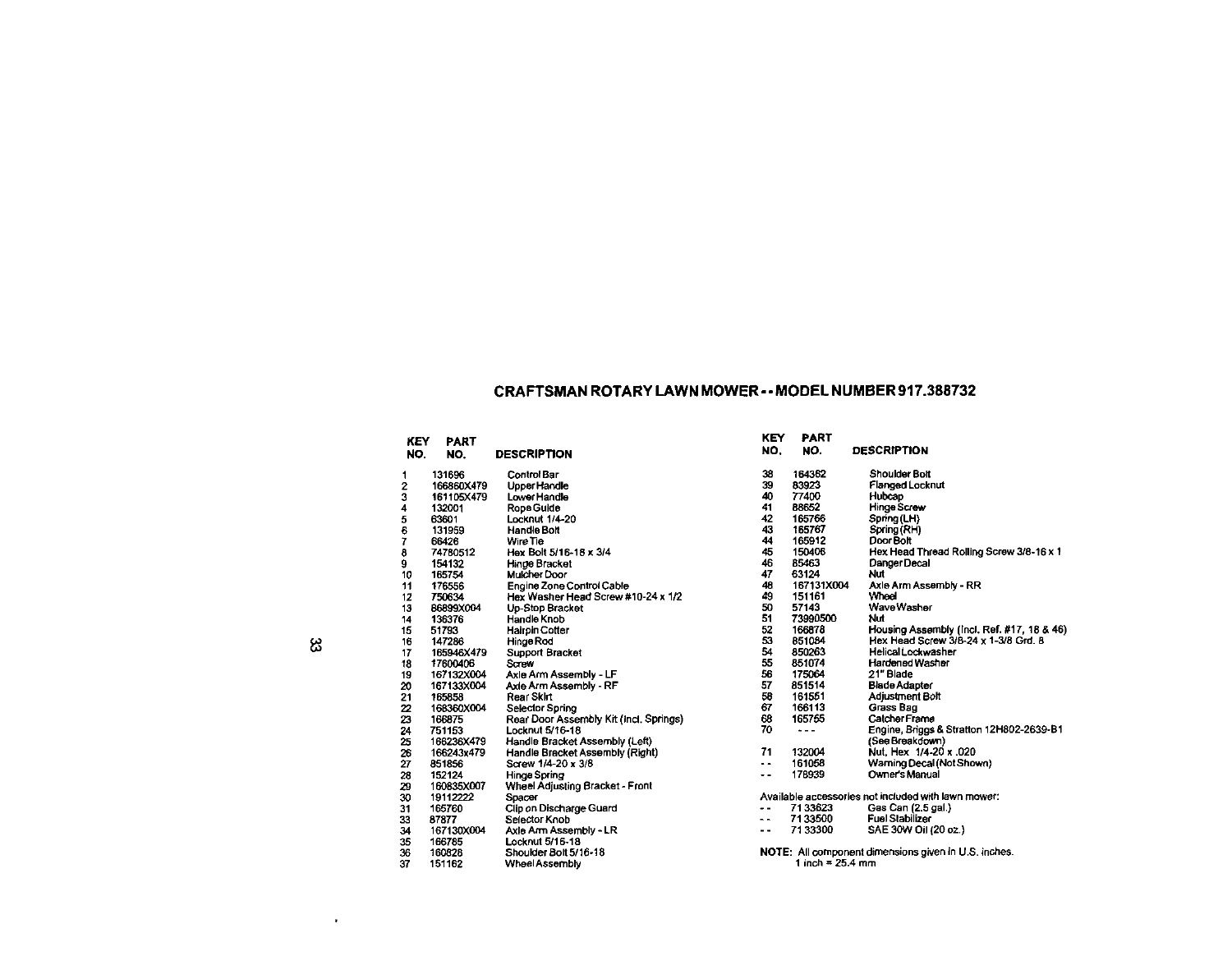

34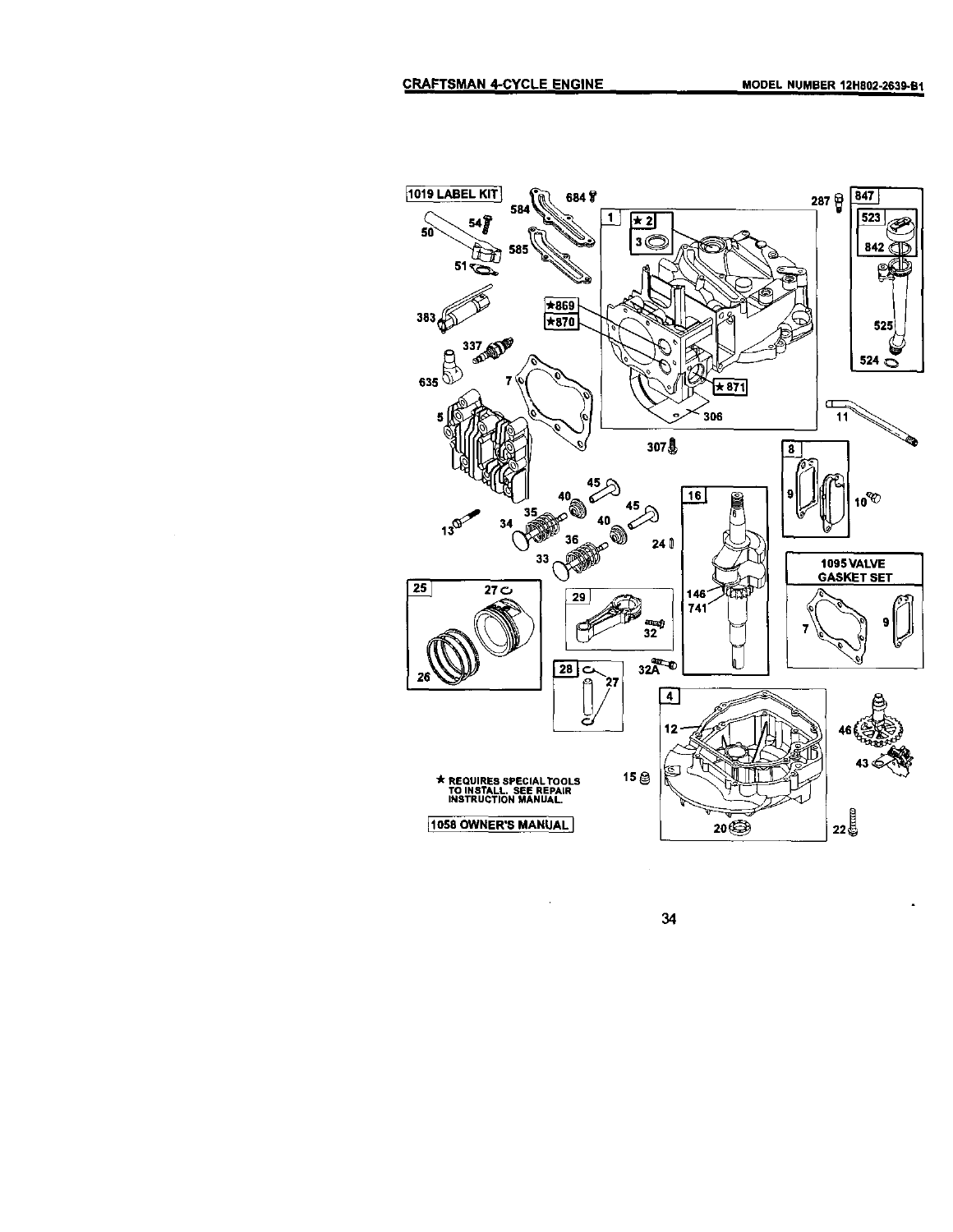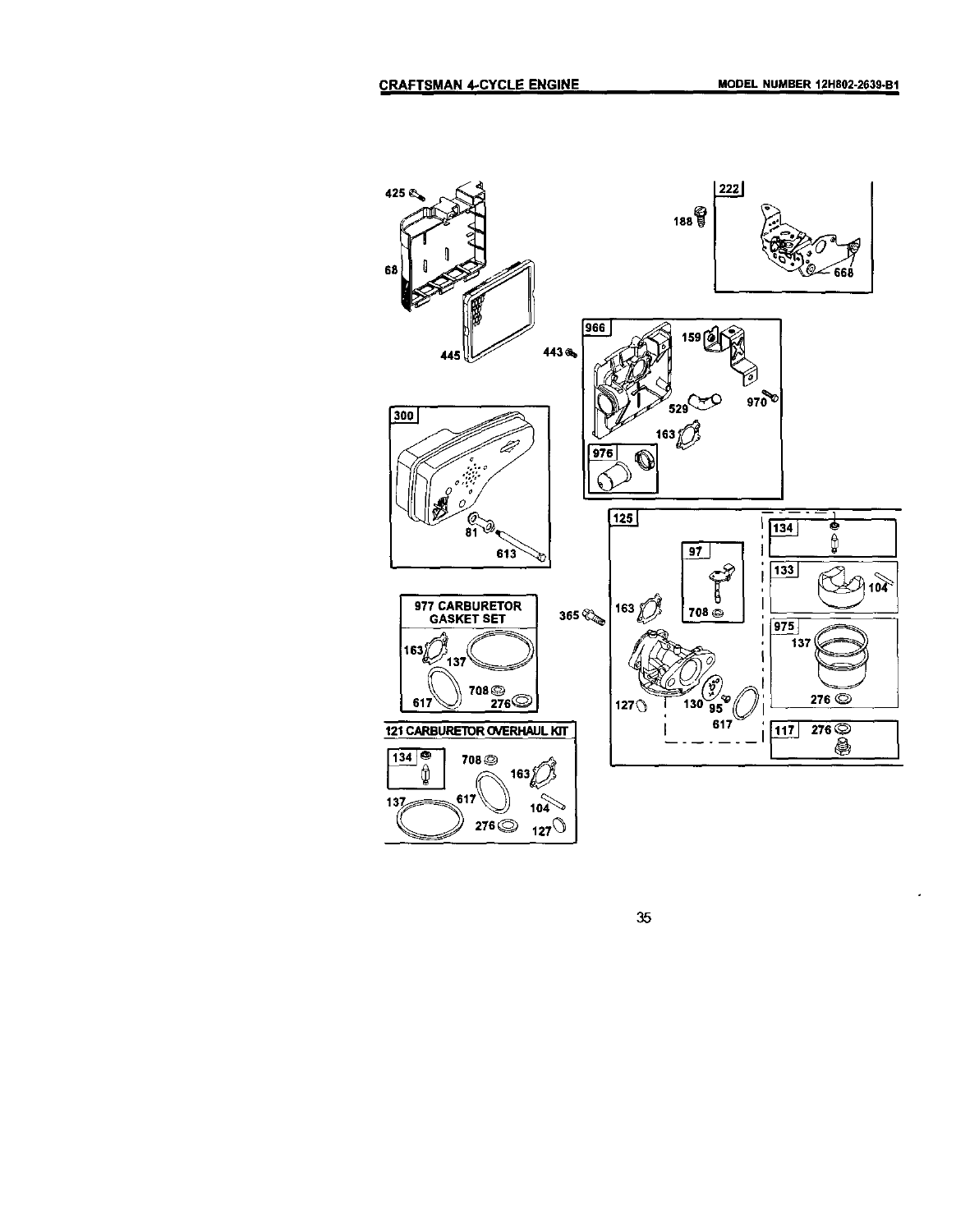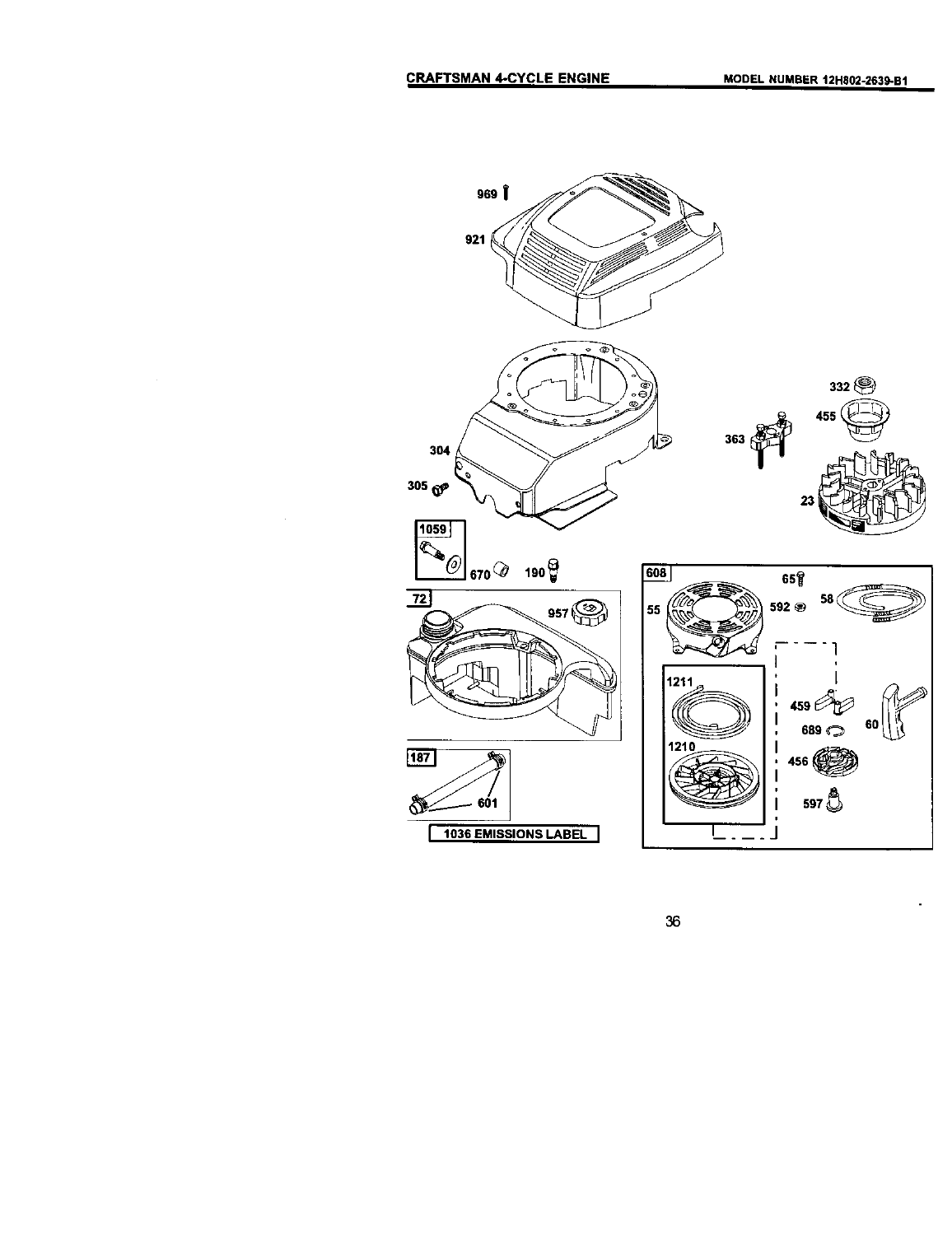



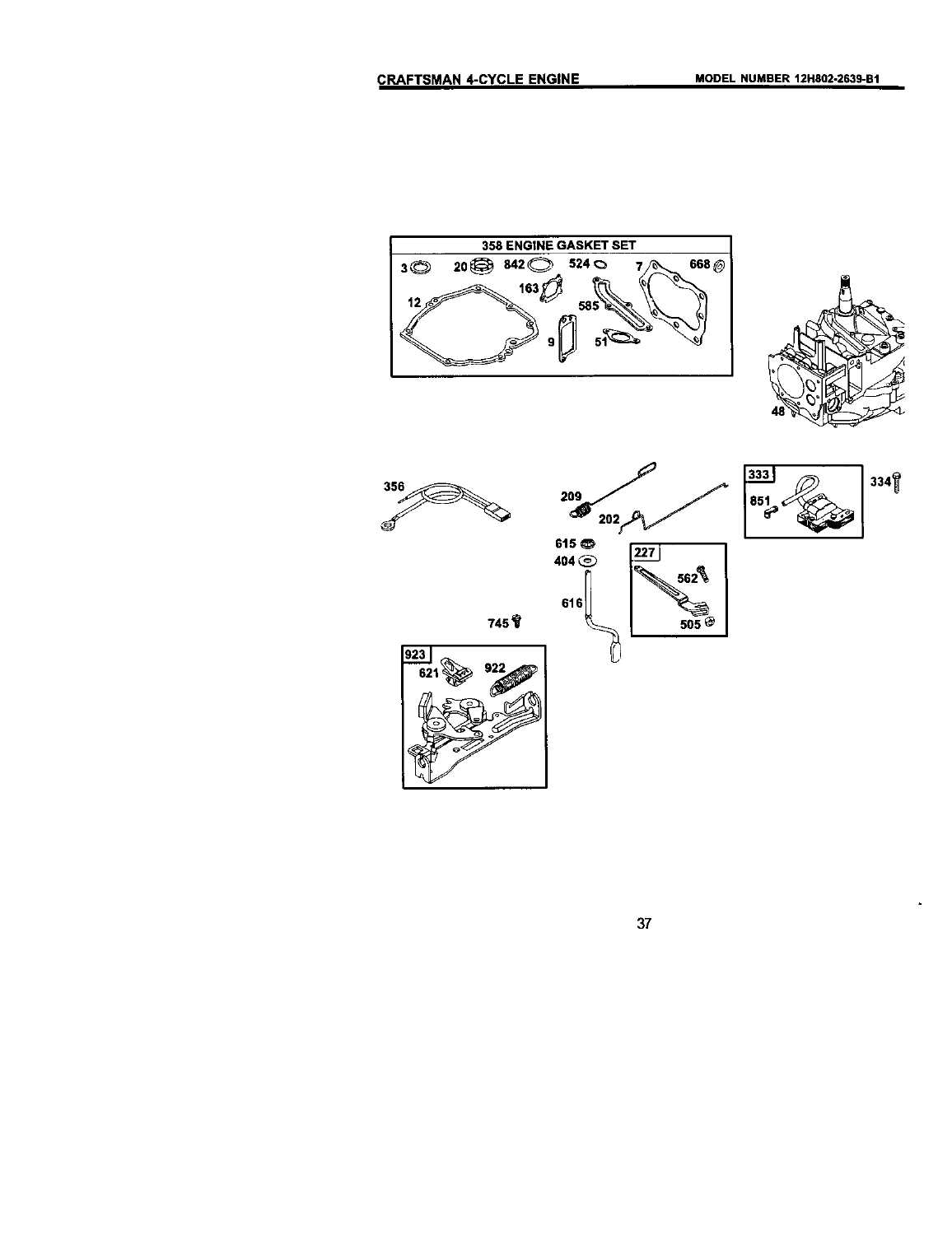| KEY.<br>NO.      | <b>PART</b><br>NO. | <b>DESCRIPTION</b>           | <b>KEY</b><br>NO. | <b>PART</b><br>NO. | <b>DESCRIPTION</b>             |
|------------------|--------------------|------------------------------|-------------------|--------------------|--------------------------------|
| 1                | 493260             | <b>Cylinder Assembly</b>     | 50                | 497465             | Manifold-Intake                |
| 2                | 399269             | Kit-Bushing/Seal             | 51                | 272199             | • Gasket-intake                |
|                  | 299819             | • Seal-Oil (Magneto Side)    | 54                | 691650             | Screw (intake Manifold)        |
|                  | 493279             | Sump-Engine                  | 55                | 691421             | <b>Housing-Rewind Starter</b>  |
| 3<br>4<br>5<br>7 | 691160             | <b>Head-Cylinder</b>         | 58                | 692259             | Rope-Starter (Cut to           |
|                  | 692249             | ++ Gasket-Cylinder Head      |                   |                    | Required Length)               |
| 8                | 695250             | Breather Assembly            | 60                | 281434             | <b>Grip-Starter Rope</b>       |
| 9                | 272481             | ** Gasket-Breather           | 65                | 690759             | Screw (Rewind Starter)         |
| 10               | 691125             | Screw (Breather Assembly)    | 81                | 691740             | Lock-Muffler Screw             |
| 11               | 691781             | Tube-Breather                | 95                | 691636             | Screw (Throttle Valve)         |
| 12               | 692232             | · Gasket-Crankcase           | 97                | 493267             | <b>Shaft-Throttle</b>          |
| 13               | 690912             | Screw (Cylinder Head)        | 104               |                    | 691242 Ø Pin-Float Hinge       |
| 15               | 691680             | Plug-Oil Drain               | 117               | 494870             | Jet-Main (Standard)            |
| 16               | 691451             | Crankshaft                   |                   | 497315             | Jet-Main (High Altitude)       |
| 20               | 399781             | • Seal-Oll (PTO Side)        | 121               | 498260             | <b>Kit-Carburetor Overhaul</b> |
| 22               | 691092             | Screw (Engine Sump)          | 125               | 498170             | Carburetor                     |
| 23               | 692315             | Flywheel                     | 127               | 694468             | Ø Plug-Welch                   |
| 24               | 222698             | Key-Flywheel                 | 130               | 691203             | Valve-Throttle                 |
| 25               | 499429             | Piston Assembly (Standard)   | 133               | 398187             | <b>Float-Carburetor</b>        |
|                  | 499430             | Piston Assembly (.010" O.S.) | 134               |                    | 398188 Ø Valve-Needle/Seat     |
|                  | 499431             | Piston Assembly (.020" O.S.) | 137               |                    | 693981 Øt Gasket-Float Bowl    |
|                  | 499432             | Piston Assembly (.030" O.S.) | 146               | 690979             | Key-Timing                     |
| 26               | 499425             | Ring Set-Piston (Standard)   | 159               | 691753             | Bracket-Air Cleaner Primer     |
|                  | 499426             | Ring Set-Piston (.010" O.S.) | 163               | 272653 Ø1          | Gasket-Air Cleaner             |
|                  | 499427             | Ring Set-Piston (.020" O.S.) | 187               | 691050             | Line-Fuel (Cut to Length)      |
|                  | 499428             | Ring Set-Piston (.030" O.S.) | 188               | 690877             | Screw (Control Bracket)        |
| 27               | 691866             | Lock-Piston Pln              | 190               | 690940             | Screw (Fuel Tank)              |
| 28               | 499423             | Pin-Piston                   | 202               | 691829             | Link-Mechanical Governor       |
| 29               | 499424             | Rod-Connecting               | 209               | 690319             | Spring-Governor                |
| 32               | 691664             | Screw (Connecting Rod)       | 222               | 692467             | <b>Bracket-Control</b>         |
| 32A              | 695759             | Screw (Connecting Rod)       | 227               | 690783             | Control Lever-Governor         |
| 33               | 262651             | <b>Valve-Exhaust</b>         | 276               |                    | 271716 Øt Sealing Washer       |
| 34               | 262652             | Valve-Intake                 | 287               | 690940             | Screw (Dipstick Tube)          |
| 35               | 691270             | Spring-Valve (Intake)        | 300               | 692038             | Muffler                        |
| 36               | 691270             | Spring-Valve (Exhaust)       | 304               | 695892             | Housing-Blower                 |
| 40               | 692194             | Retalner-Valve               | 305               | 691108             | Screw (Blower Housing)         |
| 43               | 691997             | Slinger-Governor/Oll         | 306               | 690450             | Shield-Cylinder                |
| 45               | 690548             | Tappet-Valve                 | 307               | 690345             | Screw (Cylinder Shield)        |
| 46               | 691449             | Camshaft                     | 332               | 690662             | Nut (Flywheel)                 |
| 48               | 498826             | Short Block (Replacement     | 333               | 802574             | Armature-Magneto               |
|                  |                    | Engine 12J802-2915-B1)       | 334               | 691061             | Screw (Armature Magneto)       |

l,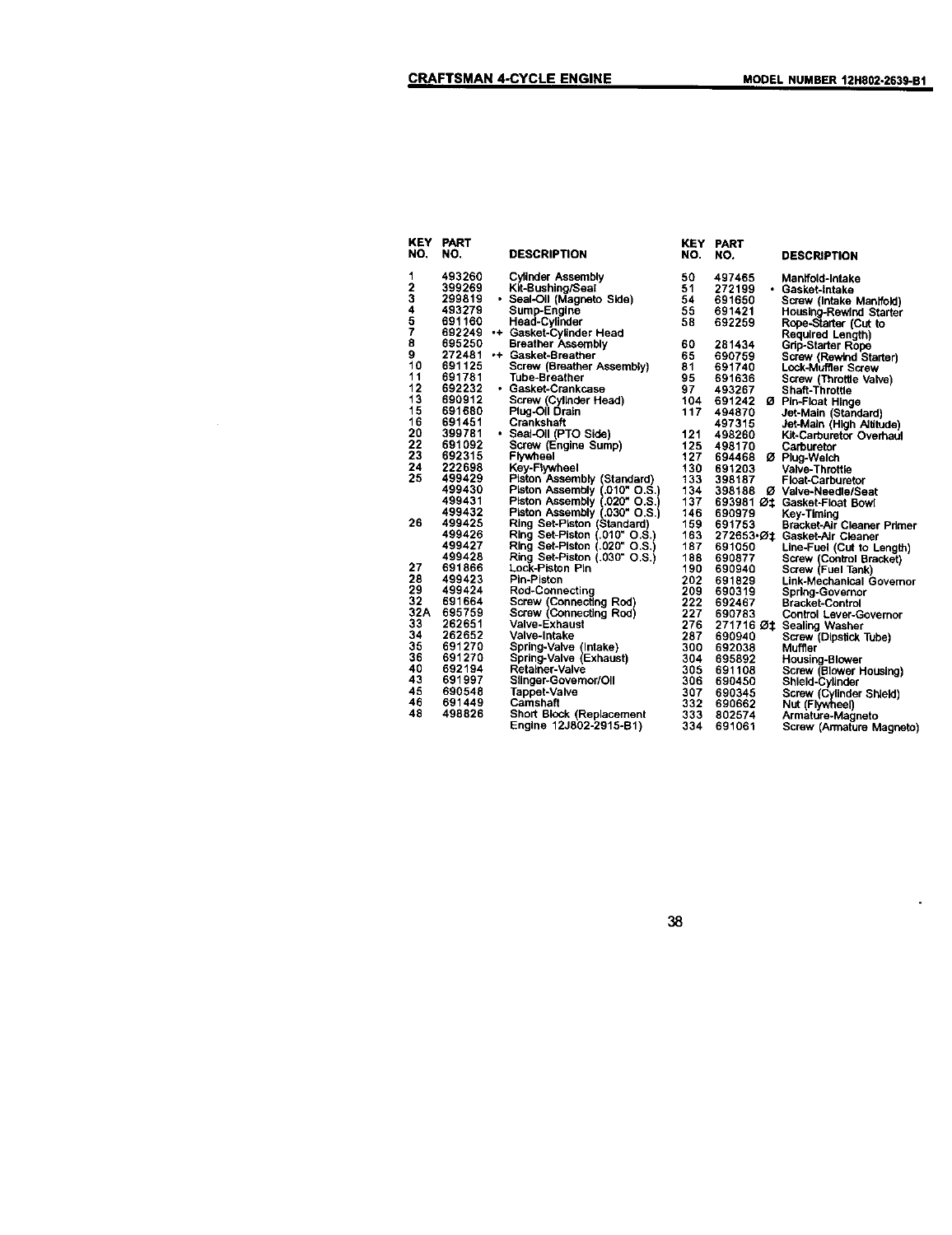$\blacksquare$ 

| NO.        | <b>KEY PART</b><br>NO. | <b>DESCRIPTION</b>                                    | NO. | KEY PART<br>NO.            | <b>DESCRIPTION</b>                                  |
|------------|------------------------|-------------------------------------------------------|-----|----------------------------|-----------------------------------------------------|
| 337        | 802592                 | Spark Plug                                            | 847 | 692017                     | Assembly-Dipstick/Tube                              |
| 356        | 692390                 | Wire-Stop                                             | 851 | 493880                     | Terminal-Sparkplug                                  |
| 358        | 497316                 | <b>Engine Gasket Set</b>                              | 869 | 691155                     | Seat-Valve (Intake)                                 |
| 363        | 19069                  | <b>Flywheel Puller</b>                                | 870 | 690380                     | Seat-Valve (Exhaust)                                |
| 365        | 692524                 | Screw (Carburetor)                                    | 871 | 262001                     | <b>Bushing-Guide (Exhaust)</b>                      |
| 383        | 89838                  | Wrench-Spark Plug                                     |     | 63709                      | Bushing-Guide (Intake)                              |
| 404        | 690272                 | Washer (Governor Crank)                               | 921 | 497233                     | Cover-Blower Housing                                |
| 425        | 690670                 | Screw (Air Cleaner Cover)                             | 922 | 692135                     | Spring-Brake                                        |
| 443        | 692523                 | Screw (Air Cleaner Primer                             | 923 | 695891                     | <b>Brake</b>                                        |
|            |                        | Base)                                                 | 957 | 397974                     | Cap-Fuel Tank                                       |
| 445        | 491588                 | Filter-Air Cleaner Cartridge                          | 966 | 496116                     | Base-Air Cleaner Primer                             |
| 455        | 691219                 | Cup-Flywheel                                          | 968 | 692298                     | Cover-Air Cleaner                                   |
| 456        | 692299                 | <b>Plate-Pawl Friction</b>                            | 969 | 690700                     | Screw                                               |
| 459        | 281505                 | Pawl-Ratchet                                          |     |                            | (Blower Housing Cover)                              |
| 505        | 231082                 | Nut (Governor Control Lever)                          | 970 | 691669                     | <b>Screw</b>                                        |
| 523        | 495264                 | <b>Dipstick</b>                                       |     |                            | (Air Cleaner Primer Bracket)                        |
| 524        | 692296                 | · Seal-Dipstick Tube                                  | 972 | 495224                     | Tank-Fuel                                           |
| 525        | 495265                 | <b>Tube-Dipstick</b>                                  | 975 | 493640                     | Bowl-Float                                          |
| 529        | 691923                 | Grommet                                               | 976 | 496115                     | Primer-Carburetor                                   |
| 562        | 92613                  | Bolt (Governor Control Lever)                         | 977 | 498261                     | <b>Set-Carburetor Gasket</b>                        |
| 584        | 692342                 | Cover-Breather Passage                                |     | 1019 494256                | Kit-Label                                           |
| 585        | 691879                 | • Gasket-Breather Passage                             |     | 1036 695111                | Label-Emissions                                     |
| 592        | 690800                 | Nut (Rewind Starter)                                  |     | 1058 274265                | Owner's Manual                                      |
| 597        | 691696                 | Screw (Pawl Friction Plate)                           |     | 1059 692311                | Kit-Screw/Washer                                    |
| 601        | 95162                  | Clamp-Hose                                            |     | 1095 498528                | Set-Valve Gasket                                    |
| 608        | 497680                 | Starter-Rewind                                        |     | 1210 498144                | Assembly-Pulley/Spring                              |
| 613        | 691340                 | Screw (Muffler)                                       |     |                            | (Pulley)                                            |
| 615<br>616 | 690340<br>691306       | Retainer-Governor Shaft                               |     | 1211 498144                | Assembly-Pulley/Spring                              |
| 617        |                        | Crank-Governor                                        |     |                            | (Spring)                                            |
| 621        | 692310                 | 270344 ؇ Seal-O Ring (intake Manifold)<br>Switch-Stop | ٠   |                            |                                                     |
| 635        | 66538                  | Boot-Sparkplug                                        |     |                            | Included in Engine Gasket Set, Key #358             |
| 668        | 493823                 | • Spacer (Includes 2)                                 |     |                            | Ø included in Carburetor Overhaul Kit, Key #12      |
| 670        | 692294                 | Spacer-Fuel Tank                                      |     |                            |                                                     |
| 684        | 690345                 | Screw                                                 | İ.  |                            | Included in Carburetor Gasket Set, Key #977         |
|            |                        | (Breather Passage Cover)                              |     |                            |                                                     |
| 689        | 691855                 | Spring-Friction                                       |     |                            | + Included in Valve Overhaul Kit, Key #1095         |
| 708        |                        | 691321 Øt Seal-Throttle Shaft                         |     |                            |                                                     |
| 741        | 691830                 | Gear-Timing                                           |     |                            | <b>NOTE:</b> All component dimensions given in U.S. |
| 842        | 691031                 | Seal-O Ring (Dipstick Tube)<br>٠                      |     | inches. $1$ inch = 25.4 mm |                                                     |